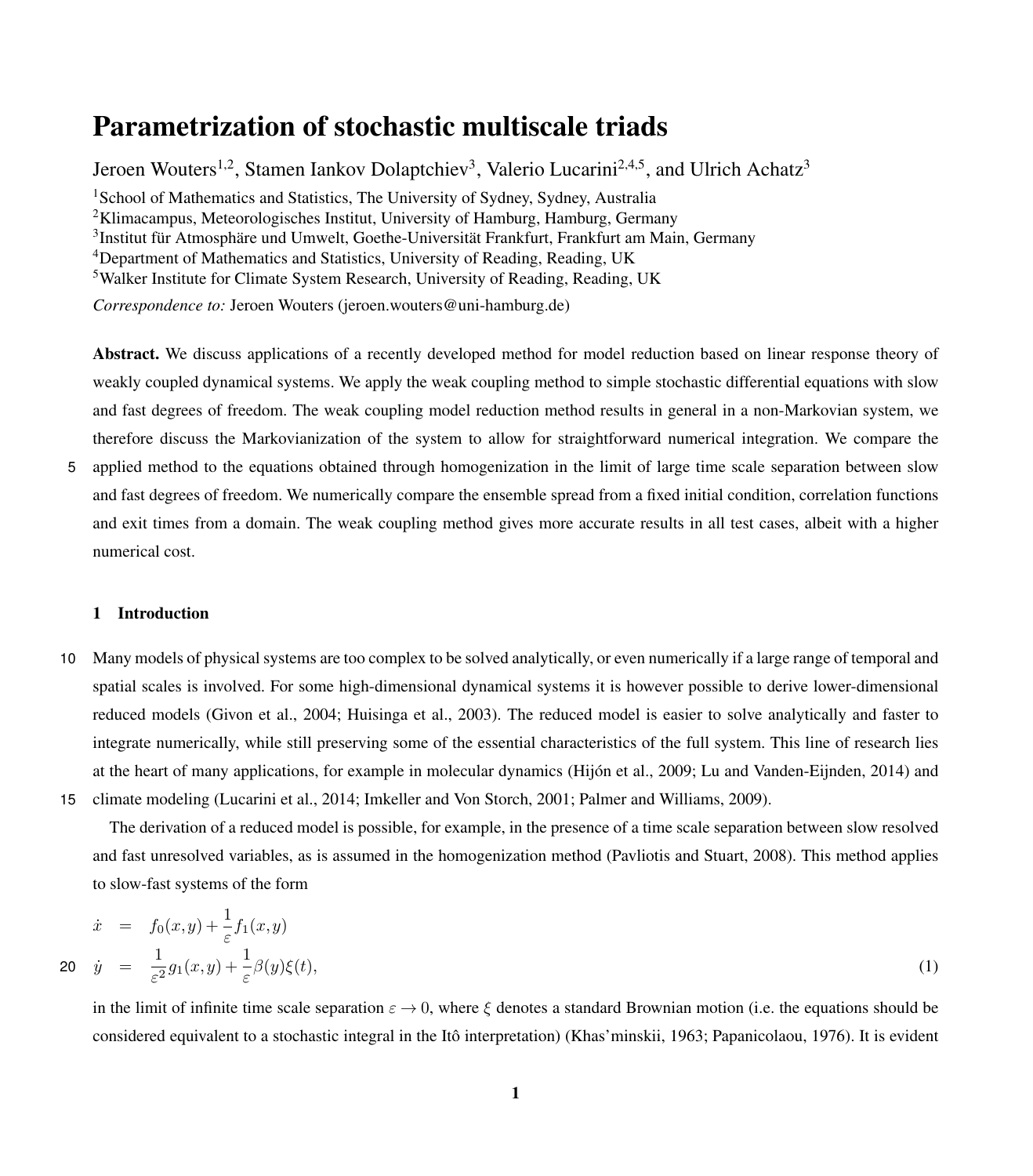from the dynamical equation that the y variables evolve on a faster time scale than the x variables. For finite values of  $\varepsilon$ there is an intricate feedback between the evolution of the x and y variables. The situation simplifies in the limit of  $\varepsilon \to 0$ where the slow variables do not evolve on the time scales on which  $y$  strongly fluctuates. As a result, the slow dynamics converges to a stochastic evolution, where the effect of  $y$  is completely replaced by statistical quantities related to the motion

- 5 of y for a fixed value of x. On a more technical note, the precise expression for the quantities entering in the reduced dynamics can be easily obtained through an expansion in  $\varepsilon$  of the backward Kolmogorov equation (the adjoint of the Fokker-Planck equation)  $\partial_t v(x,t) = (\mathcal{L}_0 + \mathcal{L}_1/\varepsilon + \mathcal{L}_2/\varepsilon^2)v(x,t)$  corresponding to the slow-fast dynamics (where  $\mathcal{L}_0 = f_0 \partial_x$ ,  $\mathcal{L}_1 = f_1 \partial_x$  and  $\mathcal{L}_2 = g_1 \partial_y + (\beta/2) \partial_y^2$  [\(Pavliotis and Stuart, 2008\)](#page-18-3).
- The method of homogenization has found a great number of applications in different fields of physics and mathematics 10 [\(Pavliotis and Stuart, 2008\)](#page-18-3). Many physical systems, however, do not feature a time scale separation. As an example, the climate system has variability on many different temporal (and spatial) scales, but no clear spectral gaps can be identified [\(Mitchell, 1976\)](#page-18-6). This creates fundamental difficulties in the theoretical investigation of climate dynamics and in the construction of climate models. As a result, approximate equations are used for dealing with scales of motions belonging to a range of scales of interest, and numerical models are able to resolve explicitly only a fractions of the full range of scales. The
- 15 dynamics taking place on scales that are too small and/or fast to be resolved need to be parametrized. Consider the case of convective motion in the Earth's atmosphere. Convective clouds are significant for the climate, yet can only be resolved at a spatial resolution of 10–100 m [\(Sakradzija et al., 2015\)](#page-18-7), whereas climate models only resolve scales of the order of 100 km [\(Intergovernmental Panel on Climate Change, 2013\)](#page-18-8). Unresolved convective motion however features a so-called "gray zone", a range of time scales overlapping with the dynamical time scales of the resolved large scale flow [\(Sakradzija et al., 2015\)](#page-18-7),
- 20 therefore homogenization can not be applied. It is a formidable challenge to derive dimension reduction methods that do not require a time scale separation. One should underline that when facing a lack of time scale separation, we would like to be able to construct self-adaptive parametrizations as opposed to empirical ones, so that when the resolution of a numerical model is changed we do not need to redo the exercise of fitting a reduced model.
- Going beyond the familiar setting of infinite time scale separation requires a novel approach to the derivation of closed 25 equation for the reduced system. Recently, we have developed a model reduction technique that does not rely on the presence of such a separation [\(Lucarini et al., 2014;](#page-18-1) [Wouters and Lucarini, 2012;](#page-18-9) [Wouters and Lucarini, 2013\)](#page-18-10). The alternative method for model reduction makes use of a weak coupling approach, in which response theory [\(Ruelle, 2009,](#page-18-11) [1997\)](#page-18-12) is used to derive a closure. The systems of interest follow a dynamics determined by

<span id="page-1-0"></span>
$$
\dot{x} = \varepsilon \psi_x(x, y) + f_x(x)
$$

$$
30 \quad \dot{y} = \varepsilon \psi_y(x, y) + g_y(y), \tag{2}
$$

where x is the variable of interest. Exploiting the weak coupling form of this equation, response theory can be employed to expand expectation values of x-dependent observable under the invariant measure in orders of  $\varepsilon$ . This expansion yields a series in terms of  $\varepsilon$ , reminiscent of the Dyson series in scattering theory, each representing a sequence of interactions between the x and y subsystems, corresponding to a certain Feynman diagram [\(Maggiore, 2005\)](#page-18-13).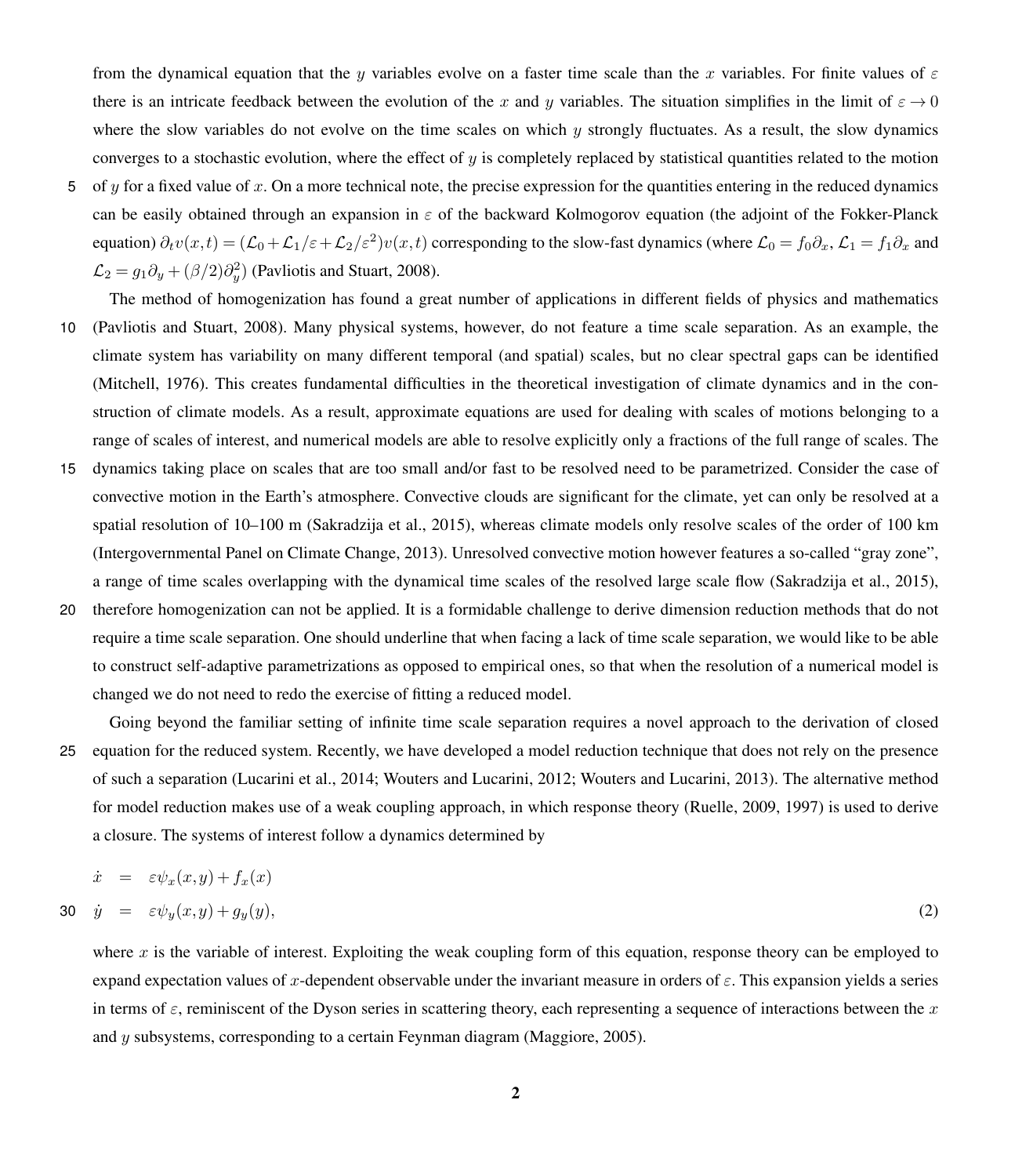The truncation of this series up to a given order yields an approximation of the response of the x subsystem to the coupling to the y subsystem. More importantly, it allows to determine the statistical quantities of the y system that dictate this response. The first order correction to the dynamics of the x system can be written as the expectation value  $\varepsilon \int dy \psi_x(x,y)\rho_y(y)$ , where  $\rho_y$  is the invariant density of the uncoupled  $\dot{y} = g_y(y)$  dynamics. At second order two correction terms appear, one due to

- 5 double  $\psi_x$  interactions from y to x, determined by a correlation function of the uncoupled y dynamics, and a feedback term, determined by a response function of the uncoupled  $\gamma$  dynamics. This knowledge can then be exploited to derive a surrogate dynamics for x that reproduces the effect of the coupling of x to y up to second order in  $\varepsilon$ . This theory has been originally developed assuming that the uncoupled systems are Axiom A dynamical systems. This assures, thanks to properties such as structural stability, the existence of linear and higher order response [\(Ruelle, 1998,](#page-18-14) [1997\)](#page-18-12). The theory can, however, be equally
- 10 applied in the case where the uncoupled dynamics is stochastic, the only needed requirement being to have a physical measure (an ergodic measure is called physical if for a set of initial conditions of nonzero Lebesgue measure the temporal average of a typical observable converges to the spatial average over this measure). Interestingly, the results obtained using response theory match what one can derive by constructing a perturbative expansion of the dynamics of the system using the Mori-Zwanzig projection method [\(Wouters and Lucarini, 2013\)](#page-18-10).
- 15 Previously, we have proposed a surrogate dynamical equation for the x variable that introduces an  $\varepsilon$ -dependent perturbing term to the dynamics  $f_x$  to match the response of the statistics of the full system. The perturbing term contains a non-Markovian memory term and a correlated noise, with the memory kernel and correlation functions depending on the statistics of the uncoupled dynamics  $\dot{y} = g_y$ . In a recent study of the applicability of the weak coupling approach to a simple ocean-atmosphere system, the method has been shown to give a good result for sufficiently weak coupling between the ocean and the atmosphere
- 20 [\(Demaeyer and Vannitsem, 2016\)](#page-17-4), even if it is clear that a systematic investigation of the performance of the weak coupling approach is indeed still needed.

We remark that [Chekroun et al.](#page-17-5) [\(2015a,](#page-17-5) [b\)](#page-17-6) have recently proved that, indeed, constructing reduced order models entails introducing deterministic, stochastic and memory correction to the dynamics of the variables of interest.

- Here we will apply and extend the weak coupling approach of [\(Wouters and Lucarini, 2012;](#page-18-9) [Wouters and Lucarini, 2013\)](#page-18-10) for 25 the development of parameterizations for various stochastic triad models. Triad interactions arise from quadratic nonlinearities with energy conserving properties (see e.g. [Gluhovsky and Tong](#page-17-7) [\(1999\)](#page-17-7)). The triad models considered here appear in applications of the homogenization technique to construction of parameterizations in climate modeling (see e.g. [Majda et al.](#page-18-15) [\(2001,](#page-18-15) [2002\)](#page-18-16); [Franzke et al.](#page-17-8) [\(2005\)](#page-17-8); [Franzke and Majda](#page-17-9) [\(2006\)](#page-17-9); [Dolaptchiev et al.](#page-17-10) [\(2013b,](#page-17-10) [a\)](#page-17-11)). The non-Markovian memory kernel in the weak coupling approach will be calculated for these simple stochastic multiscale models and approximated by a Markovian
- 30 stochastic process, in order to allow for easier numerical implementation. The systems we investigate can be written in both the weak coupling form of [\(2\)](#page-1-0) and the slow-fast form of [\(1\)](#page-0-0), therefore direct comparison is possible and will be performed on a number of metrics, namely initial ensemble spread, correlation functions and exit times from an interval. We intend our results [t](#page-18-2)o be of relevance for providing sound foundations for stochastic parametrizations in weather and climate models [\(Palmer and](#page-18-2) [Williams, 2009;](#page-18-2) [Franzke et al., 2015;](#page-17-12) [Berner et al., 2016\)](#page-17-13).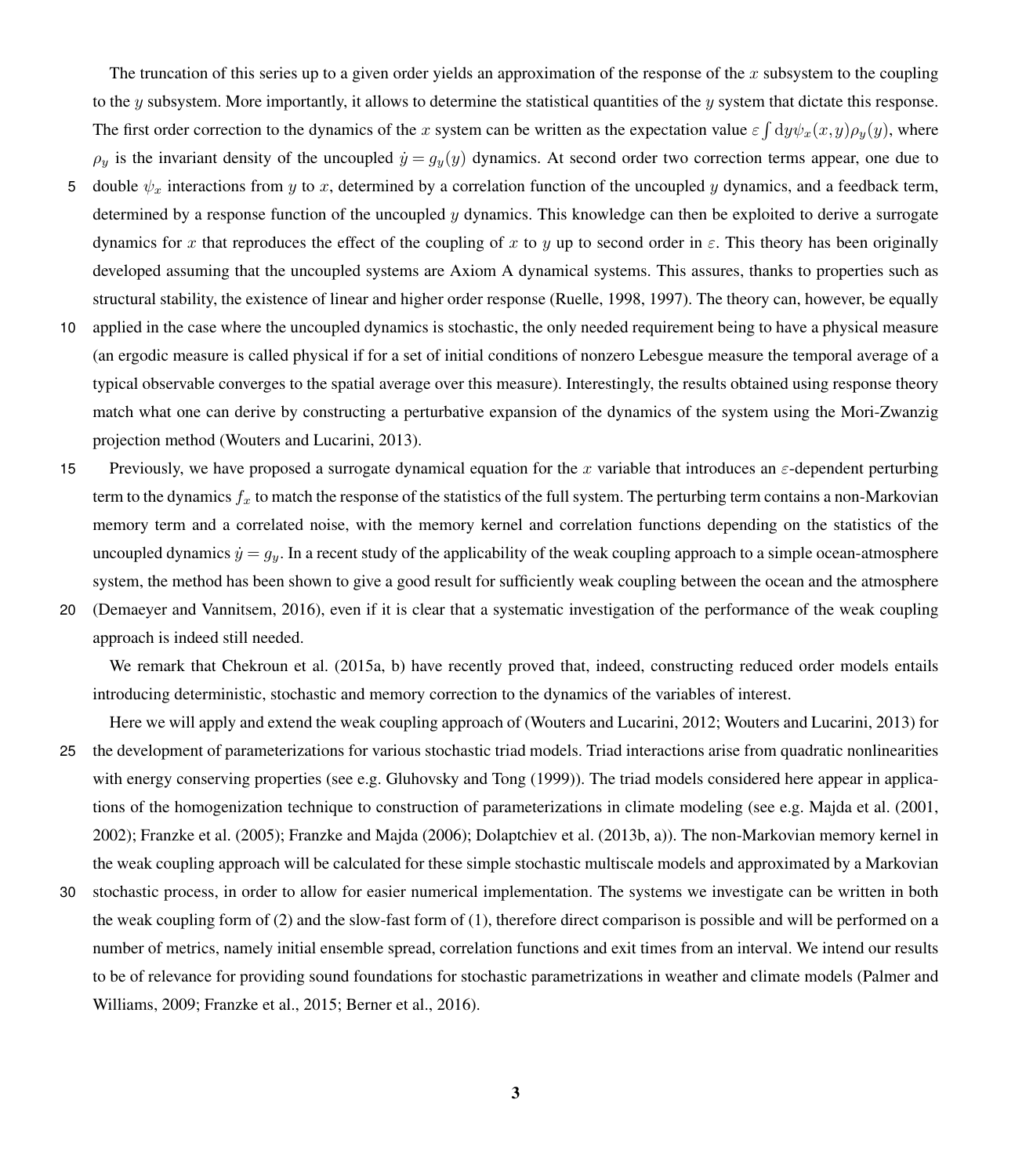#### 2 The additive triad

The first model we look at is the stochastically forced additive triad. This system is a low-dimensional model that has non-linear interactions reminiscent of those occurring between the Fourier modes of a fluid flow. It is stochastically forced to mimic the interaction with further unresolved modes. The system has three variables, one slow variable x and two fast variables  $y_1$  and

 $5y_2$ . The fast dynamics is dominated by two independent Ornstein-Uhlenbeck processes. The dynamical equations for this triad are

<span id="page-3-0"></span>
$$
\begin{array}{rcl}\n\frac{dx}{dt} & = & B^{(0)}y_1y_2 \\
\frac{dy_1}{dt} & = & B^{(1)}xy_2 - \frac{\gamma_1}{\varepsilon}y_1 + \frac{\sigma_1}{\sqrt{\varepsilon}}\xi_1(t) \\
\frac{dy_2}{dt} & = & B^{(2)}xy_1 - \frac{\gamma_2}{\varepsilon}y_2 + \frac{\sigma_2}{\sqrt{\varepsilon}}\xi_2(t).\n\end{array} \tag{3}
$$

10 By scaling the time by powers of  $\varepsilon$ , this process is of the form [\(1\)](#page-0-0) with  $f_0 = 0$  and also of the form [\(2\)](#page-1-0), with  $f_x = 0$ . The processes  $\xi_i$  are independent Brownian motions in the Itô sense. Here and below a differential equation featuring a Brownian motion will be interpreted as the equivalent stochastic integral. In addition, we require  $\sum_i B^{(i)} = 0$ , which guarantees energy conservation in the case  $\gamma_i = \sigma_i = 0$ .

#### 2.1 Homogenization

- 15 On the time scale t, when increasing the time scale separation  $1/\varepsilon$  to infinity, we have trivial dynamics of the averaged equations  $\dot{\bar{x}} = B^{(0)}\langle y_1y_2\rangle_{\rho_{0U}} = 0$  where  $\rho_{0U}$  is the Gaussian invariant measure of the fast Ornstein-Uhlenbeck process generated by taking  $B^{(i)} = 0$  for  $i = 1, 2, 3$ . In the setting of homogenization, one looks at the convergence of the distribution of paths on a longer time scale. The time is scaled to the diffusive time scale  $\theta = \varepsilon t$  and on this longer diffusive time scales deviations from the averaged dynamics develop.
- 20 By expanding the backward Kolmogorov equation for the slow-fast system in orders of  $\varepsilon$ , a Kolmogorov equation for only the slow variables can be derived (see [\(Pavliotis and Stuart, 2008\)](#page-18-3)). The dynamical equation corresponding to this Kolmogorov equation is in this case a one-dimensional Ornstein-Uhlenbeck process [\(Majda et al., 2002\)](#page-18-16)

<span id="page-3-1"></span>
$$
\frac{\partial x}{\partial \theta} = C_m x + \sqrt{2A_0} \xi(\theta), \tag{4}
$$

where

$$
25 \quad C_m = \frac{B^{(0)}}{\gamma_1 + \gamma_2} \left( B^{(1)} \frac{\sigma_2^2}{2\gamma_2} + B^{(2)} \frac{\sigma_1^2}{2\gamma_1} \right)
$$

$$
A_0 = \frac{B^{(0)^2}}{\gamma_1 + \gamma_2} \frac{\sigma_1^2}{2\gamma_1} \frac{\sigma_2^2}{2\gamma_2}.
$$

See Fig. [1](#page-4-0) for an illustration of the homogenization principle for the additive triad [\(3\)](#page-3-0). The mean and variance of the triad converge to those of the Ornstein-Uhlenbeck process [\(4\)](#page-3-1) for small  $\varepsilon$ .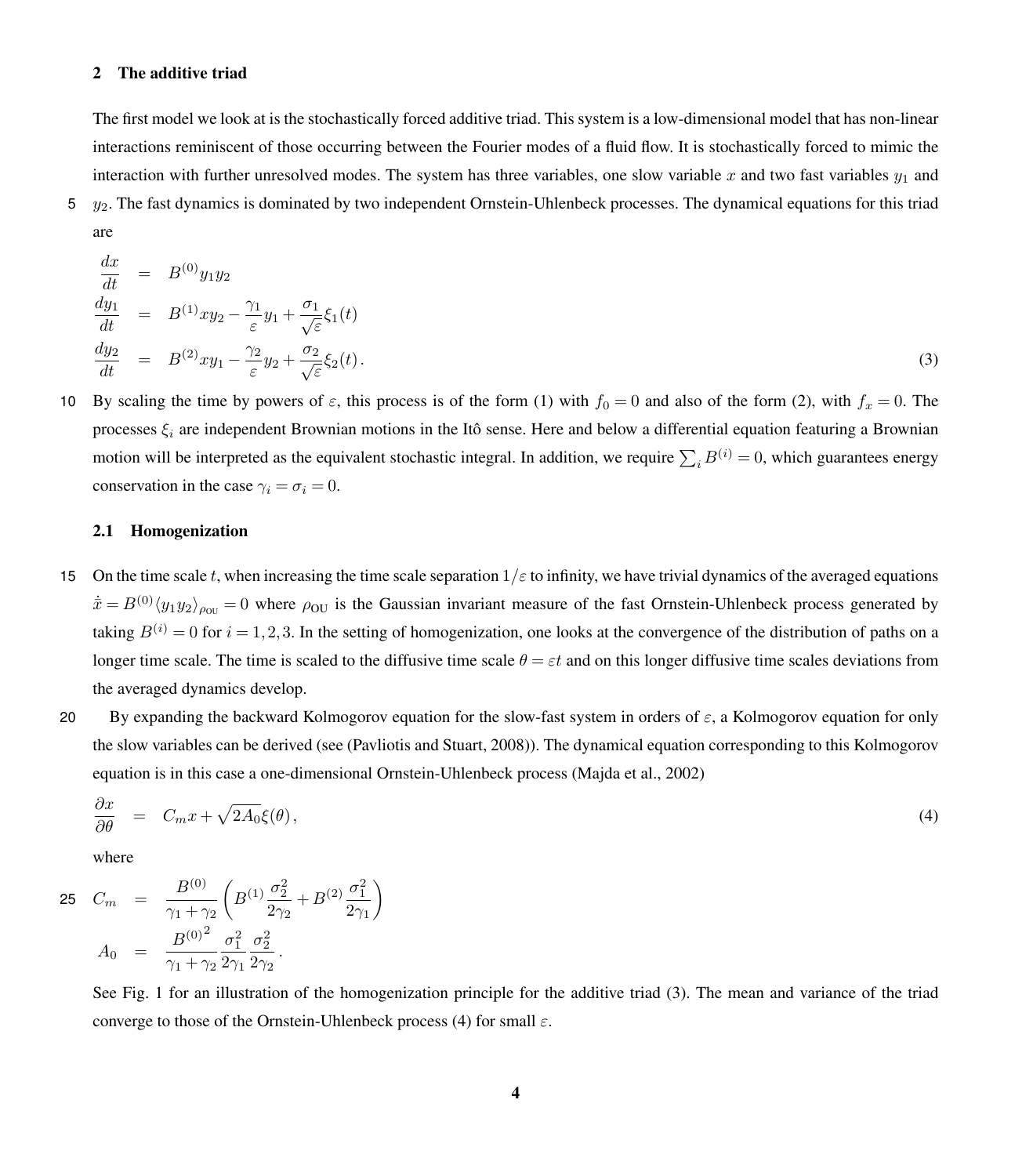<span id="page-4-0"></span>

**Figure 1.** Convergence to the homogenized equations for the additive triad [\(3\)](#page-3-0) in  $\theta = \varepsilon t$  time scale. The red solid and dash-double-dotted lines show the analytically calculated mean and  $2\sigma$  intervals respectively for an ensemble evolving according to the homogenized equation [\(4\)](#page-3-1) from an initial condition  $x = -5$ . The blue dashed and dotted lines show the mean and  $2\sigma$  intervals for a 10000 member ensemble of the additive triad [\(3\)](#page-3-0) for  $\varepsilon = 0.5$  from an initial condition  $(x, y_1, y_2) = (-5, 0, 0)$  with  $B^{(0)} = -0.75$ ,  $B^{(1)} = -0.25$ ,  $B^{(2)} = 1$ ,  $\gamma_1 = 1/\delta$ ,  $\sigma_1 = \sqrt{2/\delta}$ ,  $\gamma_2 = 1$  and  $\sigma_2 = \sqrt{2}$  with  $\delta = 0.75$ . The green dash-dotted line and the green shaded area show the same for  $\varepsilon = 0.125$ .

### 2.2 Weak coupling limit

We will now discuss the weak coupling method as described in [\(Wouters and Lucarini, 2012;](#page-18-9) [Wouters and Lucarini, 2013\)](#page-18-10). By rescaling the time as  $\tau = \varepsilon^{-1}t$  we can write the stochastically forced additive triad equation [\(3\)](#page-3-0) as a two-dimensional Ornstein-Uhlenbeck system weakly coupled non-linearly to a trivial zero-gradient  $x$  system:

$$
5\quad \frac{dx}{d\tau} = \varepsilon \psi_x(y_1, y_2)
$$
\n
$$
\frac{dy_1}{d\tau} = \varepsilon \psi_{y,1}(x, y) - \gamma_1 y_1 + \sigma_1 \xi_1(\tau)
$$
\n
$$
\frac{dy_2}{d\tau} = \varepsilon \psi_{y,2}(x, y) - \gamma_2 y_2 + \sigma_2 \xi_2(\tau).
$$
\n(5)

[w](#page-18-9)ith  $\psi_x(y_1, y_2) = B^{(0)}y_1y_2$  and  $\psi_y(x, y) = (B^{(1)}xy_2, B^{(2)}xy_1)^T$ . The stochastic parametrization derived in [\(Wouters and](#page-18-9) [Lucarini, 2012;](#page-18-9) [Wouters and Lucarini, 2013\)](#page-18-10) is given by a non-Markovian equation

<span id="page-4-1"></span>
$$
10 \quad \frac{\mathrm{d}\tilde{x}}{\mathrm{d}\tau} = \varepsilon \eta(\tau) + \varepsilon^2 \int_0^\infty \mathrm{d}s \, R(s, \tilde{x}(\tau - s)), \tag{6}
$$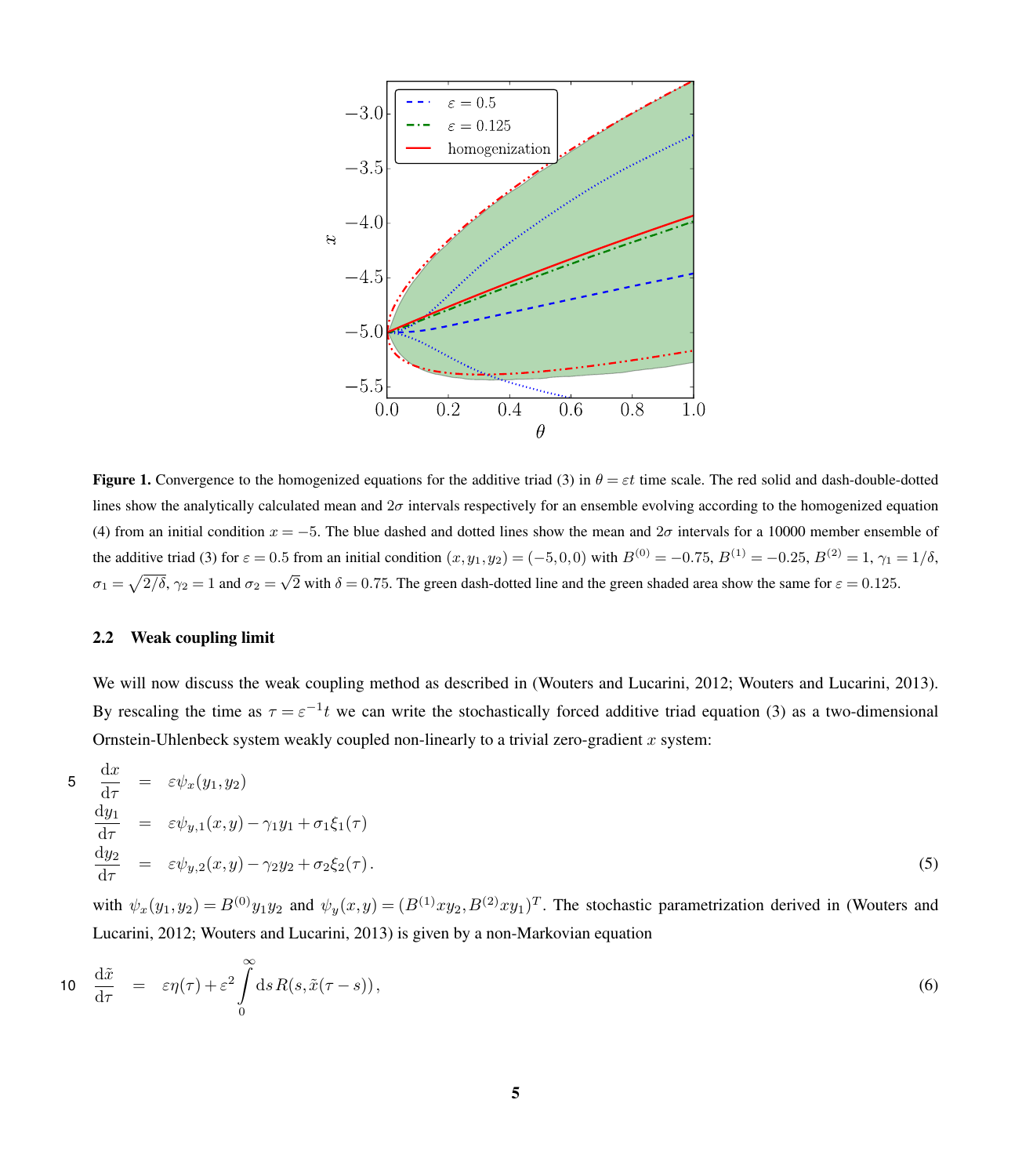<span id="page-5-3"></span>where the the memory kernel  $R(s, \tilde{x})$  and first two moments of the stochastic process  $\eta(\tau)$  are derived using the weak coupling method to the following statistics of the uncoupled  $\gamma$  Ornstein-Uhlenbeck dynamics:

$$
\langle \eta(\tau) \rangle = 0
$$
  
\n
$$
C(\tau) := \langle \eta(0)\eta(\tau) \rangle = \langle \psi_x(y_1, y_2)\psi_x(y_1(\tau), y_2(\tau)) \rangle_{\rho_{OU}}
$$
  
\n5 
$$
R(\tau, x) = \langle \psi_y(x, y_1, y_2) . \nabla_y \psi_x(y_1(\tau), y_2(\tau)) \rangle_{\rho_{OU}}.
$$
\n(8)

where the evolution of  $y_1$  and  $y_2$  into  $y_1(\tau)$  and  $y_2(\tau)$  are taken to be the uncoupled Ornstein-Uhlenbeck dynamics  $dy_i/d\tau =$  $-\gamma_i y_i + \sigma_i \xi_i$ . We have for the case of the additive triad [\(3\)](#page-3-0)

$$
C(\tau) = (B^{(0)})^2 \langle y_1(0)y_1(\tau) \rangle \langle y_2(0)y_2(\tau) \rangle_{\rho_{OU}} = (B^{(0)})^2 \exp\left(-(\gamma_1 + \gamma_2)\tau\right) \frac{\sigma_1^2}{2\gamma_1} \frac{\sigma_2^2}{2\gamma_2}
$$
\n<sup>(9)</sup>

<span id="page-5-2"></span><span id="page-5-1"></span>and

10 
$$
R(\tau, x) = B^{(0)} B^{(1)} x \langle y_2(0) (\partial_{y_1} y_1(\tau)) y_2(\tau) \rangle_{\rho_{OU}}
$$
  
\t\t\t $+ B^{(0)} B^{(2)} x \langle y_1(0) y_1(\tau) (\partial_{y_2} y_2(\tau)) \rangle_{\rho_{OU}}$   
\t\t\t $= x B^{(0)} \exp(-(\gamma_1 + \gamma_2)\tau) \left( \frac{\sigma_2^2}{2\gamma_2} B^{(1)} + \frac{\sigma_1^2}{2\gamma_1} B^{(2)} \right).$  (10)

#### 2.2.1 Markovian parametrization

Due to the identical time-scale  $\gamma_1 + \gamma_2$  in both memory and noise correlation, the memory equation [\(6\)](#page-4-1) can be transformed to 15 a Markovian parametrization. We want to find a parametrizing two level Markovian dynamical system of the form

<span id="page-5-0"></span>
$$
\frac{dz_1}{d\tau} = \varepsilon C_1 z_2
$$
\n
$$
\frac{dz_2}{d\tau} = -\gamma z_2 + \sigma_z \xi(\tau) + \varepsilon C_2 z_1.
$$
\n(11)

such that the second order response of this system to changes in  $\varepsilon$  is the same as the response of [\(6\)](#page-4-1). In other words, we want to determine the parameters  $C_1$ ,  $C_2$ ,  $\gamma$  and  $\sigma_z$  in [\(11\)](#page-5-0) such that the correlation and memory functions of the fast equation in 20 [\(11\)](#page-5-0) are equal to [\(9\)](#page-5-1) and [\(10\)](#page-5-2) respectively. The correlation function  $C(\tau)$  and memory function  $R(\tau, z_1)$  of the fast equation of [\(11\)](#page-5-0) are

$$
C(\tau) = \langle (C_1 z_2(0)) (C_1 z_2(\tau)) \rangle = C_1^2 e^{-\gamma \tau} \frac{\sigma_z^2}{2\gamma}
$$
\n(12)

$$
R(\tau, z_1) = \langle (C_2 z_1) \partial_{z_2} (C_1 z_2(\tau)) \rangle = C_1 C_2 z_1 e^{-\gamma \tau}, \qquad (13)
$$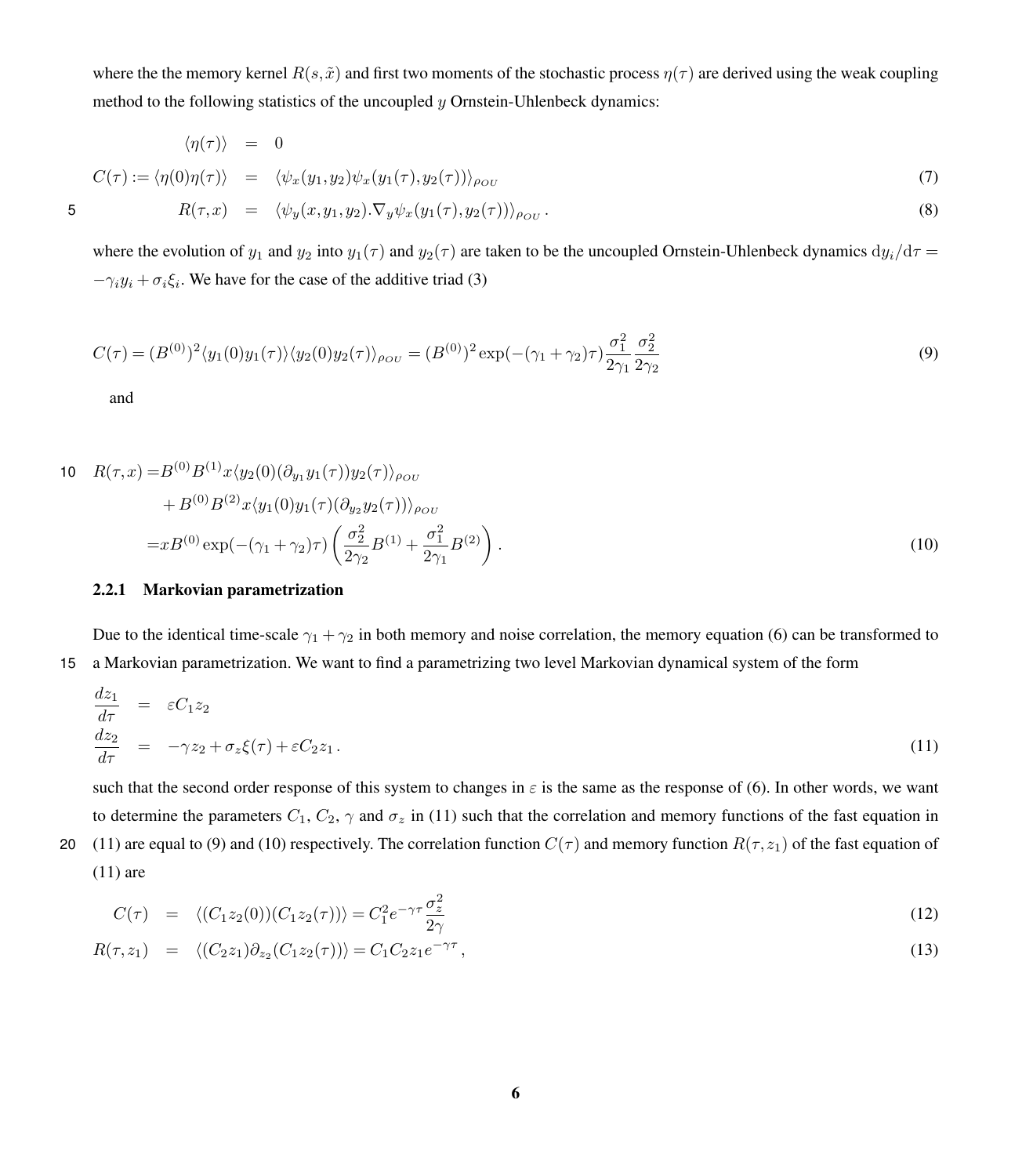where the evolution of  $z_2$  to  $z_2(\tau)$  is now given by  $dz_2/d\tau = -\gamma z_2 + \sigma_z \xi(\tau)$ . By equating these functions to their counterparts in [\(9\)](#page-5-1) and [\(10\)](#page-5-2) we see that by choosing

$$
C_1 = B^{(0)}
$$
  
\n
$$
C_2 = \frac{\sigma_2^2}{2\gamma_2} B^{(1)} + \frac{\sigma_1^2}{2\gamma_1} B^{(2)} = \beta_2 B^{(1)} + \beta_1 B^{(2)}
$$
  
\n5 
$$
\gamma = \gamma_1 + \gamma_2
$$

$$
\sigma_z^2 \;\; = \;\; 2\frac{\sigma_1^2}{2\gamma_1}\frac{\sigma_2^2}{2\gamma_2}(\gamma_1+\gamma_2) = 2\beta_1\beta_2\gamma
$$

the reduced  $z_1$  dynamics of the parametrized dynamical system [\(11\)](#page-5-0) in the weak coupling method are of the same form as those of the stochastic triad [\(3\)](#page-3-0).

This Markovian reduced equation [\(11\)](#page-5-0) is in fact a reformulation of the non-Markovian equation [\(6\)](#page-4-1). To see this, we write an 10 explicit solution for  $z_2$  in function of the history of  $z_1$  and  $\xi$  as

$$
z_2(\tau) = e^{-\gamma \tau} z_2(0) + \int_0^{\tau} dt' (\sigma_z \xi(t') + \varepsilon C_2 z_1(t')) e^{-\gamma(\tau - t')}
$$

This solution can then be inserted into [\(11\)](#page-5-0), to obtain

$$
\frac{dz_1}{d\tau} = \varepsilon C_1 e^{-\gamma \tau} z_2(0) + \varepsilon C_1 \int_0^{\tau} dt' (\sigma_z \xi(t') + \varepsilon C_2 z_1(t')) e^{-\gamma(\tau - t')}, \tag{14}
$$

.

which agrees with [\(6\)](#page-4-1), the first two terms being an Ornstein-Uhlenbeck process with the required correlation plus a memory 15 term with the required memory kernel.

This Markovian formulation allows for a straightforward numerical implementation of the parametrization, compared to the non-Markovian equation [\(6\)](#page-4-1) which requires one to store the history of the process in memory.

A comparison of the performance of the two model reductions is show in Figure [2.](#page-7-0) Shown are the spread of an ensemble initiated at a fixed value for the slow variables  $x = z_1 = -5$  and the autocorrelation function of the slow variables. The weak 20 coupling method clearly gives better results.

By correctly rescaling time and taking the limit of  $\varepsilon \to 0$  in the Markovian parametrization [\(11\)](#page-5-0) one can furthermore verify that in this limit it converges to the homogenization of the original triad equation [\(4\)](#page-3-1).

## 3 The slowly oscillating additive triad

The additive triad as specified in [\(3\)](#page-3-0) can be generalized to allow for an additional interaction between the y variables on the 25 slow time scale that is independent of x. The dynamical equations for this slowly oscillating triad are

<span id="page-6-0"></span>
$$
\begin{array}{rcl}\n\frac{dx}{dt} & = & B^{(0)}y_1y_2 \\
\frac{dy_1}{dt} & = & B^{(1)}y_2x - \frac{\gamma_1}{\varepsilon}y_1 + \omega y_2 + \frac{\sigma_1}{\sqrt{\varepsilon}}\xi_1(t) \\
\frac{dy_2}{dt} & = & B^{(2)}xy_1 - \frac{\gamma_2}{\varepsilon}y_2 - \omega y_1 + \frac{\sigma_2}{\sqrt{\varepsilon}}\xi_2(t).\n\end{array} \tag{15}
$$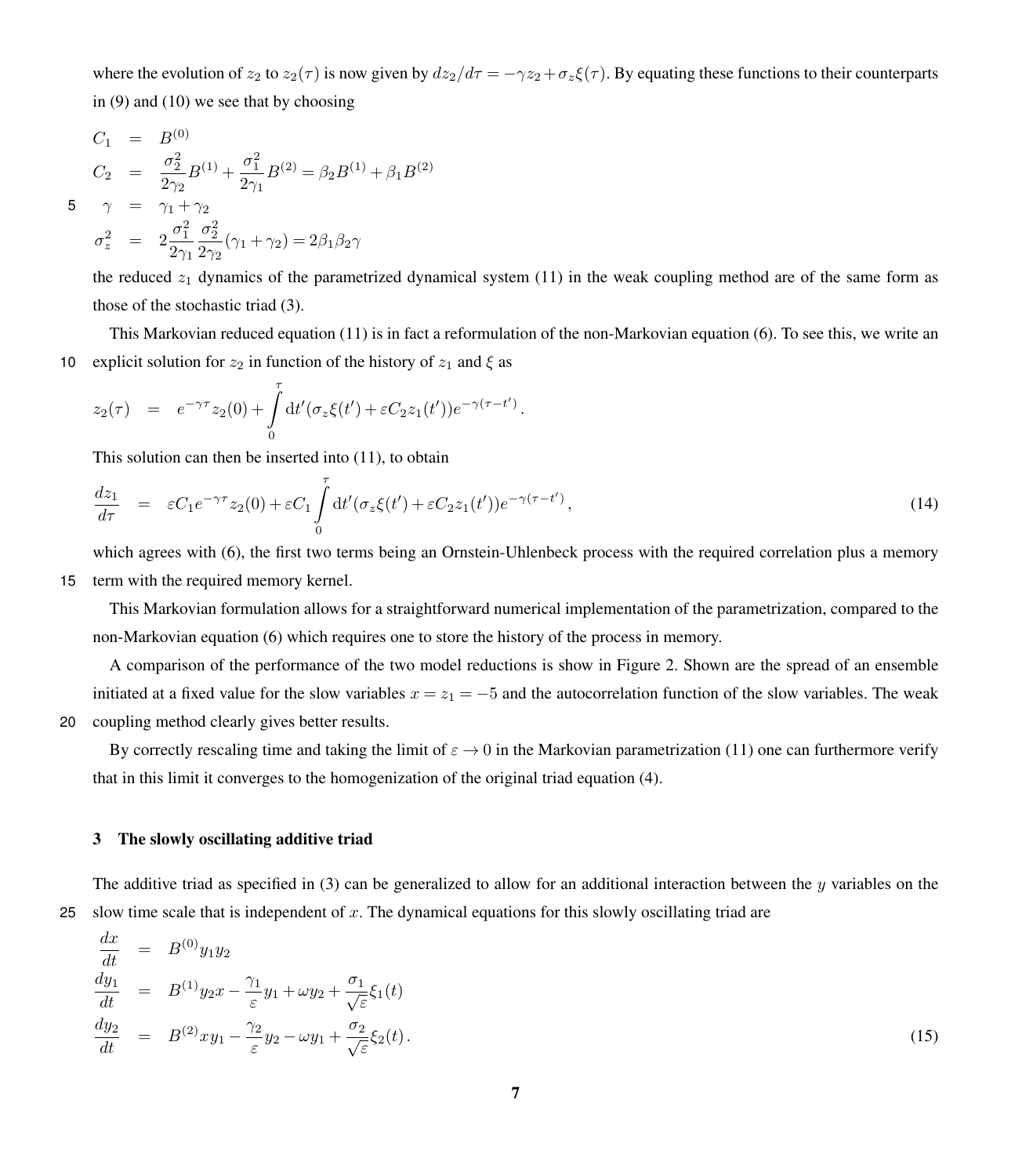<span id="page-7-0"></span>

**Figure 2.** Left: comparison of the ensemble spread for the original additive triad system for  $\varepsilon = 0.25$  from an initial condition (−5,0,0) (the ensemble mean is the blue dashed line,  $2\sigma$  interval the blue shaded area), the two-level Ornstein-Uhlenbeck process from the weak coupling method [\(11\)](#page-5-0) from an initial condition  $(-5,0)$  (ensemble mean: red dash-dotted line, 2 $\sigma$  interval: red dash-dot-dotted lines) and the one-level Ornstein-Uhlenbeck process from homogenization [\(4\)](#page-3-1) from  $x = -5$  (ensemble mean: green solid line,  $2\sigma$  interval: dotted lines) Right: comparison of the autocorrelation functions of the slow variable  $\langle x(t)x(0) \rangle$  in the full triad for  $\varepsilon = 0.5$  (blue dash-dotted line),  $\langle z_1(t)z_1(0)\rangle$  in the weak coupling model (green solid line) and  $\langle x(t)x(0)\rangle$  for the homogenized equation (red dashed line). Both plots use parameter values  $B^{(0)} = -0.75$ ,  $B^{(1)} = -0.25$ ,  $B^{(2)} = 1$ ,  $\gamma_1 = 1/\delta$ ,  $\sigma_1 = \sqrt{2/\delta}$ ,  $\gamma_2 = 1$  and  $\sigma_2 = \sqrt{2}$  with  $\delta = 0.75$ , the ensemble size is 1000.

### 3.1 Homogenization

The homogenized equation is similar to the one for the additive triad [\(3\)](#page-3-0) (see [\(4\)](#page-3-1)), with an added constant forcing  $C_r$  in the reduced SDE

<span id="page-7-1"></span>
$$
\frac{\partial x}{\partial \theta} = C_m x + C_r + \sqrt{2A_0} \xi(t)
$$
\n
$$
C_r = \frac{B^{(0)}}{\gamma_1 + \gamma_2} \omega \left( \frac{\sigma_2^2}{2\gamma_2} - \frac{\sigma_1^2}{2\gamma_1} \right).
$$
\n(16)

## 3.2 Weak coupling limit

The coupling functions  $\psi_x$  and  $\psi_y$  are now

$$
\psi_x(y) = B^{(0)}y_1y_2
$$
  

$$
\psi_y(x,y) = x \begin{pmatrix} B^{(1)}y_2 \\ B^{(2)}y_1 \end{pmatrix} + \omega \begin{pmatrix} y_2 \\ -y_1 \end{pmatrix}.
$$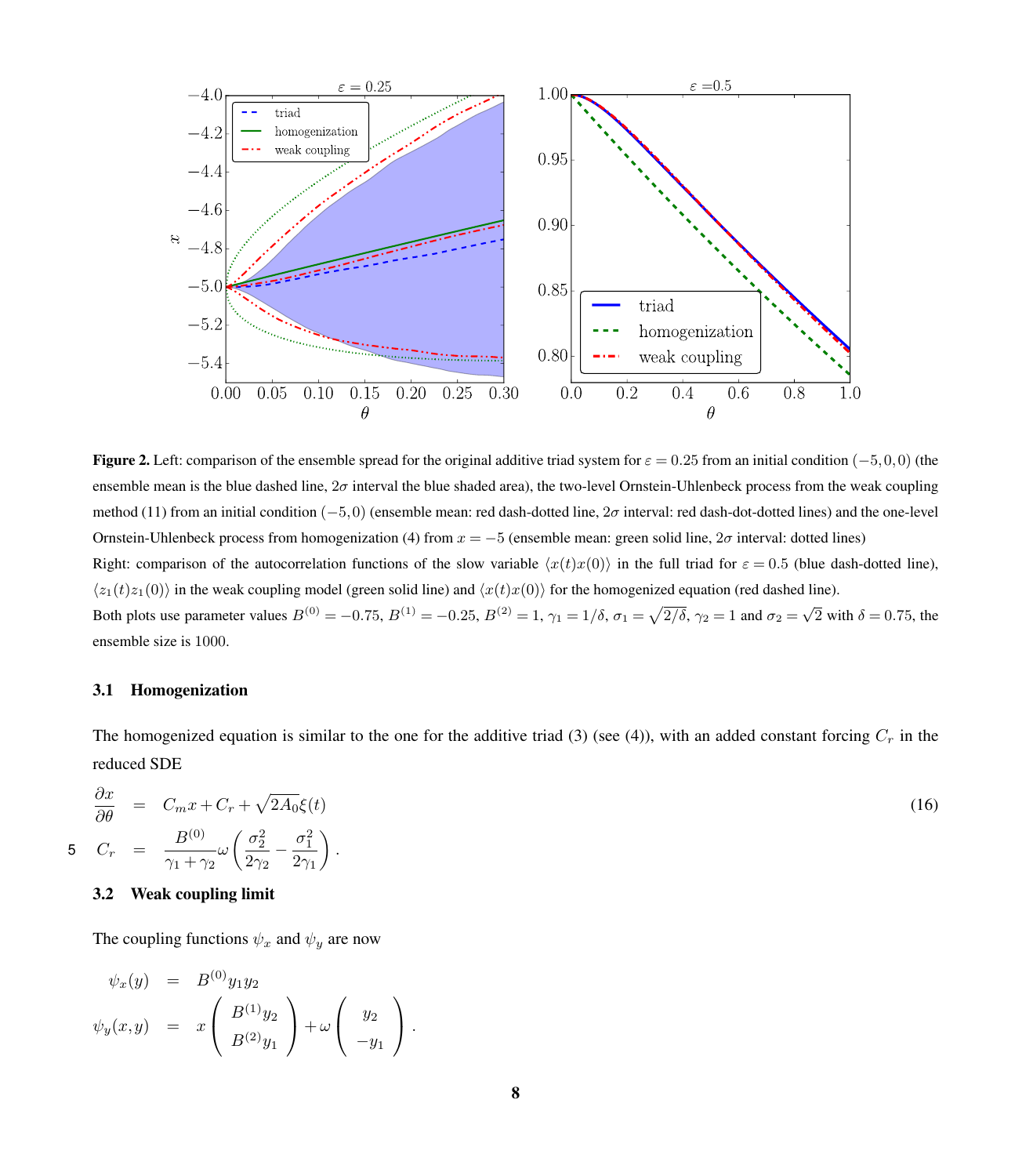The correlation function [\(7\)](#page-5-3) of the coupling to x, determining the correlations of the parametrization noise  $\sigma$  is

$$
\langle \psi_x(y)\psi_x(y(\tau)) \rangle = B^{(0)^2} \langle y_1(0)y_1(\tau) \rangle \langle y_2(0)y_2(\tau) \rangle = B^{(0)^2} \exp(-(\gamma_1 + \gamma_2)\tau) \frac{\sigma_1^2}{2\gamma_1} \frac{\sigma_2^2}{2\gamma_2}.
$$

The response function [\(8\)](#page-5-3) of  $\psi_x$  to  $\psi_y$ , determining the memory kernel of the parametrization, is similar to the one for the addi-5 tive triad (see [\(10\)](#page-5-2)), with an added exponential function, the integral of which gives the same constant  $C_r$  of the homogenized equations

$$
R(\tau, x) = \langle \psi_y(x, y) \partial_y \psi_x(y(\tau)) \rangle
$$
  
\n
$$
= \exp(-\gamma \tau) (D_1 x + D_0)
$$
  
\n
$$
D_1 = B^{(0)} \left( B^{(1)} \frac{\sigma_2^2}{2\gamma_2} + B^{(2)} \frac{\sigma_1^2}{2\gamma_1} \right) = \gamma C_m
$$
  
\n10 
$$
D_0 = \omega B^{(0)} \left( \frac{\sigma_2^2}{2\gamma_2} - \frac{\sigma_1^2}{2\gamma_1} \right) = \gamma C_r.
$$

Combined, this then results in the following non-Markovian parametrized equations

<span id="page-8-0"></span>
$$
\frac{d\tilde{x}}{d\tau} = \varepsilon \eta(\tau) + \varepsilon^2 \int_0^\infty ds R(s, \tilde{x}(\tau - s))
$$
\n
$$
= \varepsilon \eta(\tau) + \varepsilon^2 \int_0^\infty ds \exp(-\gamma s) (D_1 \tilde{x}(\tau - s) + D_0)
$$
\n
$$
= \varepsilon \eta(\tau) + \varepsilon^2 \int_0^\infty ds \exp(-\gamma s) \tilde{x}(\tau - s) + \varepsilon^2 C_r.
$$
\n(17)

## 15 3.2.1 Markovian parametrization

The non-Markovian equation [\(17\)](#page-8-0) can again be Markovianized by a two-level Ornstein-Uhlenbeck process of the form

<span id="page-8-1"></span>
$$
\frac{\mathrm{d}z_1}{\mathrm{d}\tau} = \varepsilon C_1 z_2
$$
\n
$$
\frac{\mathrm{d}z_2}{\mathrm{d}\tau} = -\gamma z_2 + \sigma_z \xi(t) + \varepsilon (C_2 z_1 + C_3). \tag{18}
$$

The corresponding correlation and memory terms are

20 
$$
C(\tau) = C_1^2 e^{-\gamma \tau} \frac{\sigma_z^2}{2\gamma}
$$
  
\n $R(\tau, z_1) = C_1 e^{-\gamma \tau} (C_2 z_1 + C_3).$  (19)

We can therefore take

$$
C_3 = D_0/C_1 = \omega \left( \frac{\sigma_2^2}{2\gamma_2} - \frac{\sigma_1^2}{2\gamma_1} \right).
$$

25 In the limit  $\varepsilon \to 0$  in the Markovian parametrization [\(18\)](#page-8-1) we again recover the homogenized equations [\(16\)](#page-7-1).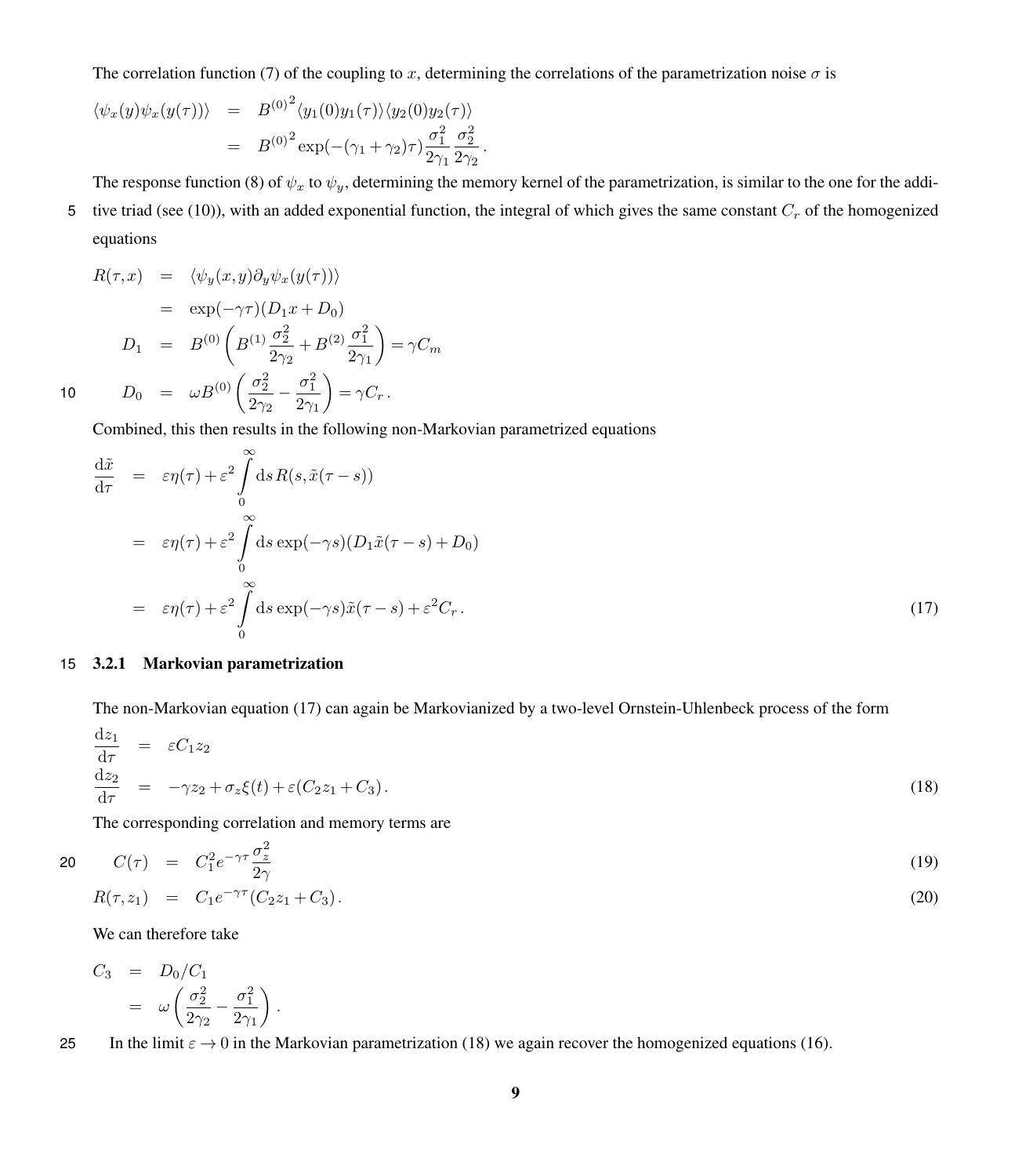#### <span id="page-9-3"></span>3.3 Exit times

When comparing initial ensemble spread and autocorrelation functions for the slow variable of this system with the weak coupling parametrization [\(18\)](#page-8-1) and the homogenized system [\(16\)](#page-7-1), the results are similar to those presented for the additive triad above. Additionally, here we perform a comparison of a rare event statistic, the first exit time of the slow variable from an 5 interval  $[-1,1]$  when the slow variable is initialized at 0.

| F              | 0.5   | 0.25   | 0.125  |
|----------------|-------|--------|--------|
| homogenization | 0.403 | 0.184  | 0.0982 |
| weak coupling  | 0.205 | 0.0839 | 0.0589 |

<span id="page-9-0"></span>**Table 1.** The relative error on the mean exit time  $\mathbb{E}_{1}(\tau) - \mathbb{E}_{0}(\tau)/\mathbb{E}_{0}(\tau)$  where  $\mathbb{E}_{0}(\tau)$  is the mean exit time from [−1,1] of the full triad system [\(15\)](#page-6-0) and  $\mathbb{E}_1(\tau)$  is the mean exit time of the parametrized systems [\(18\)](#page-8-1) and [\(16\)](#page-7-1), with  $B^{(0)} = -0.75$ ,  $B^{(1)} = -0.25$ ,  $B^{(2)} = 1$ ,  $ω = 0.25$ ,  $γ_1 = 1/δ$ ,  $σ_1 = \sqrt{2/δ}$ ,  $γ_2 = 1$  and  $σ_2 = \sqrt{2}$  with  $δ = 0.75$ . These values are calculated from 1000 independent trials.

.

| $\epsilon$     | 0.5   | 0.25   | 0.125  |
|----------------|-------|--------|--------|
| homogenization | 0.420 | 0.217  | 0.115  |
| weak coupling  | 0.232 | 0.0814 | 0.0395 |

<span id="page-9-1"></span>**Table 2.** The relative error on the standard deviation of the exit times  $|\sigma_1(\tau) - \sigma_0(\tau)|/\sigma_0(\tau)$  where  $\sigma_0(\tau)$  is the standard deviation of exit times from [-1,1] of the full triad system [\(15\)](#page-6-0) and  $\sigma_1(\tau)$  is the standard deviation of exit times of the parametrized systems [\(18\)](#page-8-1) and [\(16\)](#page-7-1). Parameters are chosen as in Table [1.](#page-9-0) These values are calculated from 1000 independent trials.

The results in Tables [1](#page-9-0) and [2](#page-9-1) show that the statistics of exit times are significantly better approximated in the weak coupling parametrization.

#### 4 The rapidly oscillating additive triad

A further generalization of the additive triad  $(3)$  is to introduce an interaction between the y variables on the fast time scale 10 [\(Dolaptchiev et al., 2013a\)](#page-17-11). The dynamical equations for the rapidly oscillating triad are

<span id="page-9-2"></span>
$$
\begin{array}{rcl}\n\frac{\mathrm{d}x}{\mathrm{d}t} &=& B^{(0)}y_1y_2\\
\frac{\mathrm{d}y_1}{\mathrm{d}t} &=& B^{(1)}y_2x - \frac{\gamma_1}{\varepsilon}y_1 + \frac{\omega}{\varepsilon}y_2 + \frac{\sigma_1}{\sqrt{\varepsilon}}\xi_1(t)\\
\frac{\mathrm{d}y_2}{\mathrm{d}t} &=& B^{(2)}xy_1 - \frac{\gamma_2}{\varepsilon}y_2 - \frac{\omega}{\varepsilon}y_1 + \frac{\sigma_2}{\sqrt{\varepsilon}}\xi_2(t).\n\end{array} \tag{21}
$$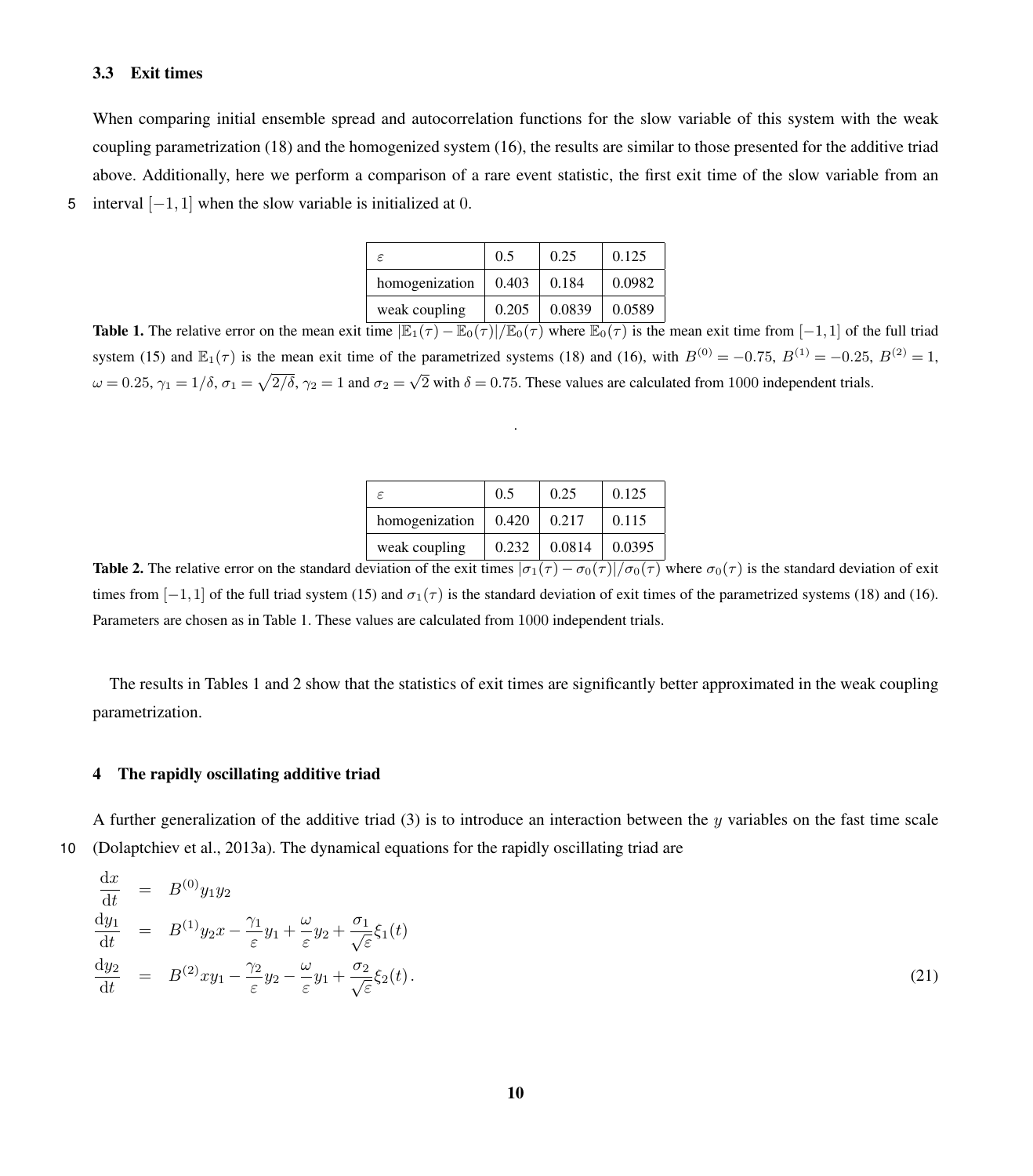Note the difference in scaling on the oscillatory terms  $\omega y_i$  compared to [\(15\)](#page-6-0). The invariant measure of the fast system is a correlated Gaussian measure  $\rho(y) = \exp(-y^T(2S)^{-1}y)/\mathcal{Z}$  determined by

$$
\Gamma S + (\Gamma S)^T = \Sigma^T \Sigma
$$

with

$$
5 \quad \Gamma = \left(\begin{array}{cc} \gamma_1 & -\omega \\ \omega & \gamma_2 \end{array}\right)
$$

and

$$
\Sigma = \left( \begin{array}{cc} \sigma_1 & 0 \\ 0 & \sigma_2 \end{array} \right).
$$

Homogenization leads to a solvability condition on the system [\(21\)](#page-9-2), whereby the mean of  $B^{(0)}y_1y_2$  under the fast process has to equal zero. This condition is fulfilled if either  $\omega = 0$  or  $\sigma_1^2/\gamma_1 = \sigma_2^2/\gamma_2$ . The homogenized equation is now given by

<span id="page-10-0"></span>
$$
10 \quad \dot{x} = \gamma_{\omega} x + \sqrt{2A_{\omega}} \xi(t) \tag{22}
$$

with

<span id="page-10-1"></span>
$$
\gamma_{\omega} = bB^{(1)}S_{22} + 2(aB^{(1)} + cB^{(2)})S_{12} + bB^{(2)}S_{11} \tag{23}
$$

$$
A_{\omega} = B^{(0)}(3aS_{11}S_{12} + b(S_{11}S_{22} + S_{12}^{2}) + 3cS_{22}S_{12})
$$
\n
$$
b = \frac{B^{(0)}}{\left(\frac{\omega^{2}}{\gamma_{1}} + \frac{\omega^{2}}{\gamma_{2}} + \gamma_{1} + \gamma_{2}\right)}
$$
\n
$$
a = (-\omega/2\gamma_{1})b
$$
\n
$$
c = (\omega/2\gamma_{2})b.
$$
\n(24)

#### 4.1 Weak coupling

The coupling functions of [\(21\)](#page-9-2) have the following form

$$
\psi_x(y_1, y_2) = B^{(0)} y_1 y_2 \tag{25}
$$

$$
20 \quad \psi_y(x, y_1, y_2) = x(B^{(1)}y_2, B^{(2)}y_1)^T. \tag{26}
$$

The correlation function  $\langle \psi_x(y_1,y_2)\psi_x(y_1(t),y_2(t))\rangle$  appearing in the weak coupling expansion can again be calculated explicitly. Solutions of the fast Ornstein-Uhlenbeck system  $\dot{y} = -\Gamma y + \Sigma \xi$  can be written as

$$
y_i(t) = [e^{-\Gamma t} y(0)]_i + \int_0^t d\tau \, [e^{-\Gamma(t-\tau)} \Sigma \xi(\tau)]_i.
$$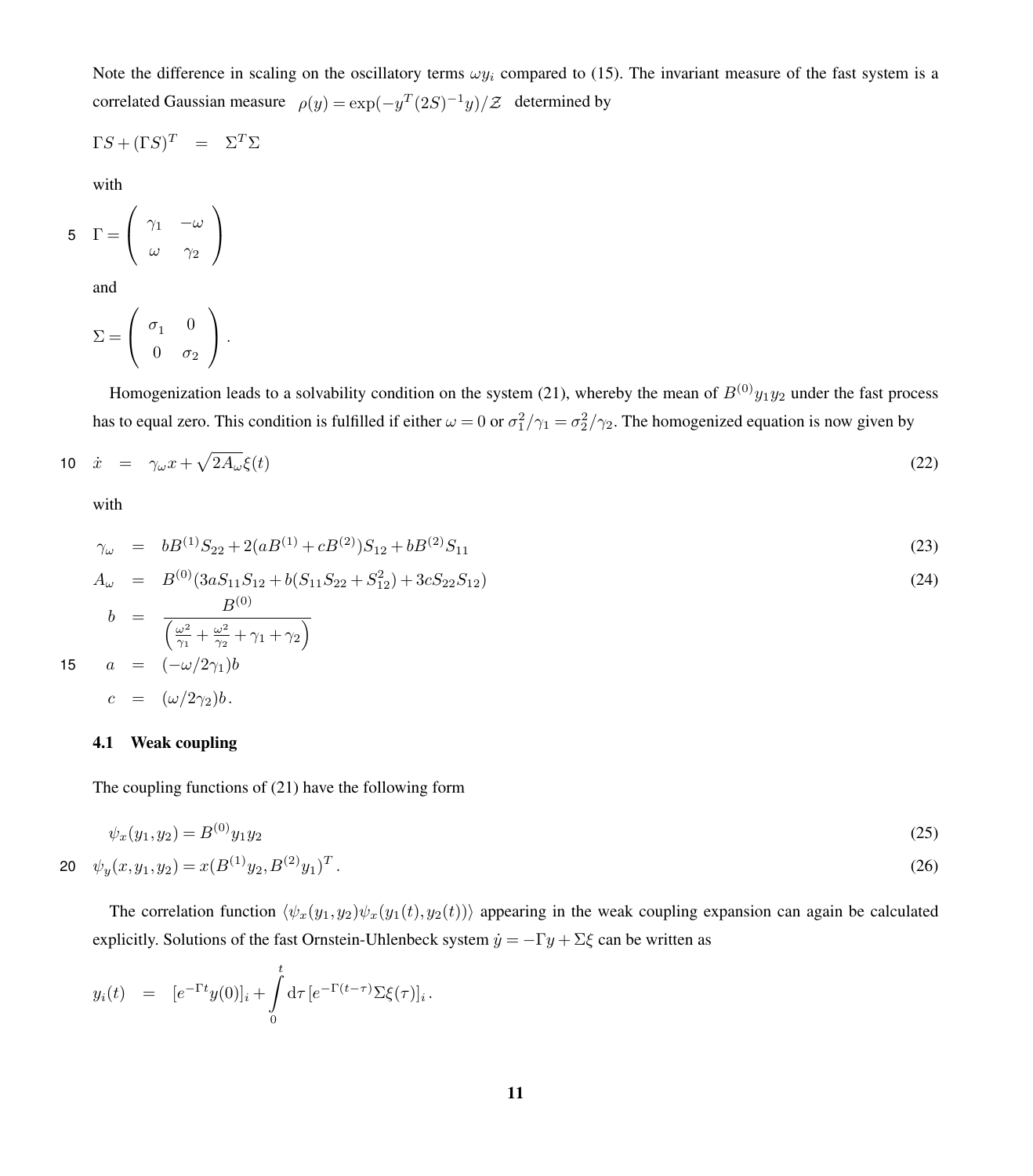$$
C_{\omega}(t) := \langle \psi_x(y_1, y_2) \psi_x(y_1(t), y_2(t)) \rangle = (B^{(0)})^2 \langle y_1(0) y_2(0) y_1(t) y_2(t) \rangle
$$
  
\n
$$
= (B^{(0)})^2 \Big( [e^{-\Gamma t}]_{11} [e^{-\Gamma t}]_{21} (3S_{11}S_{12})
$$
  
\n
$$
+ ([e^{-\Gamma t}]_{11} [e^{-\Gamma t}]_{22} + [e^{-\Gamma t}]_{12} [e^{-\Gamma t}]_{21}) (S_{11}S_{22} + 2S_{12}^2)
$$
  
\n
$$
+ [e^{-\Gamma t}]_{12} [e^{-\Gamma t}]_{22} (3S_{22}S_{12}) \Big)
$$
  
\n
$$
+ (B^{(0)})^2 R_{12} \int_0^t d\tau_1 d\tau_2 \langle [e^{-\Gamma (t-\tau_1)} \Sigma \xi(\tau_1)]_1 [e^{-\Gamma (t-\tau_2)} \Sigma \xi(\tau_2)]_2 \rangle,
$$

since the noise  $\xi$  is white and has zero mean.

5

The memory term  $R_\omega(\tau,x)$  can be calculated by performing integration by parts on the response function, resulting in a fluctuation-dissipation type expression:

$$
10 \quad R_{\omega}(\tau, x) = \left\langle \left( -\frac{\nabla \cdot (\rho \psi_y)}{\rho} \right) \psi_x(\tau) \right\rangle
$$
  
=  $B^{(0)}x \left\langle \left( B^{(1)}[S^{-1}]_{12} y_2^2(0) + (B^{(1)}[S^{-1}]_{11} + B^{(2)}[S^{-1}]_{22}) y_1(0) y_2(0) + B^{(2)}[S^{-1}]_{12} y_1^2(0) \right) y_1(\tau) y_2(\tau) \right\rangle$ 

### 4.1.1 Markovian parametrization

Guided by the Markovian form of the previous triad systems, we again want to derive a Markovian parametrization with a reduced one-level Ornstein-Uhlenbeck system as the fast component:

<span id="page-11-0"></span>
$$
15 \quad \dot{z}_1 = \varepsilon C_1 z_2
$$
\n
$$
\dot{z}_2 = \varepsilon C_2 z_1 - \gamma z_2 + \sigma_z \xi_z(t). \tag{27}
$$

In this case, there is no exact match between the auto-correlation and response functions of this Markovian system and the non-Markovian weak coupling parametrization. The choice of the parametrization parameters is therefore not exactly determined and one needs to choose a parametrization such that the auto-correlation and response functions of the coupling function in the

20 fast component of the full system are approximated in some sense. A further restriction comes from the fact that in the limit  $\varepsilon \to 0$  the limiting path distribution of the full system is determined by the homogenized equation [\(22\)](#page-10-0) and we therefore want to retain this limiting behaviour in the parametrized system. To have this limiting property, we have the following constraints on the parameters in [\(27\)](#page-11-0)

$$
\frac{C_1^2 \sigma_z^2}{2\gamma^2} = A_\omega
$$
  
25 
$$
\frac{C_1 C_2}{\gamma} = \gamma_\omega,
$$

where  $A_{\omega}$  and  $\gamma_{\omega}$  are the forcing and friction parameters obtained through homogenization (see [\(23\)](#page-10-1)-[\(24\)](#page-10-1)). With the remaining free parameters we can match the response and correlation functions in a more precise manner, for example by matching the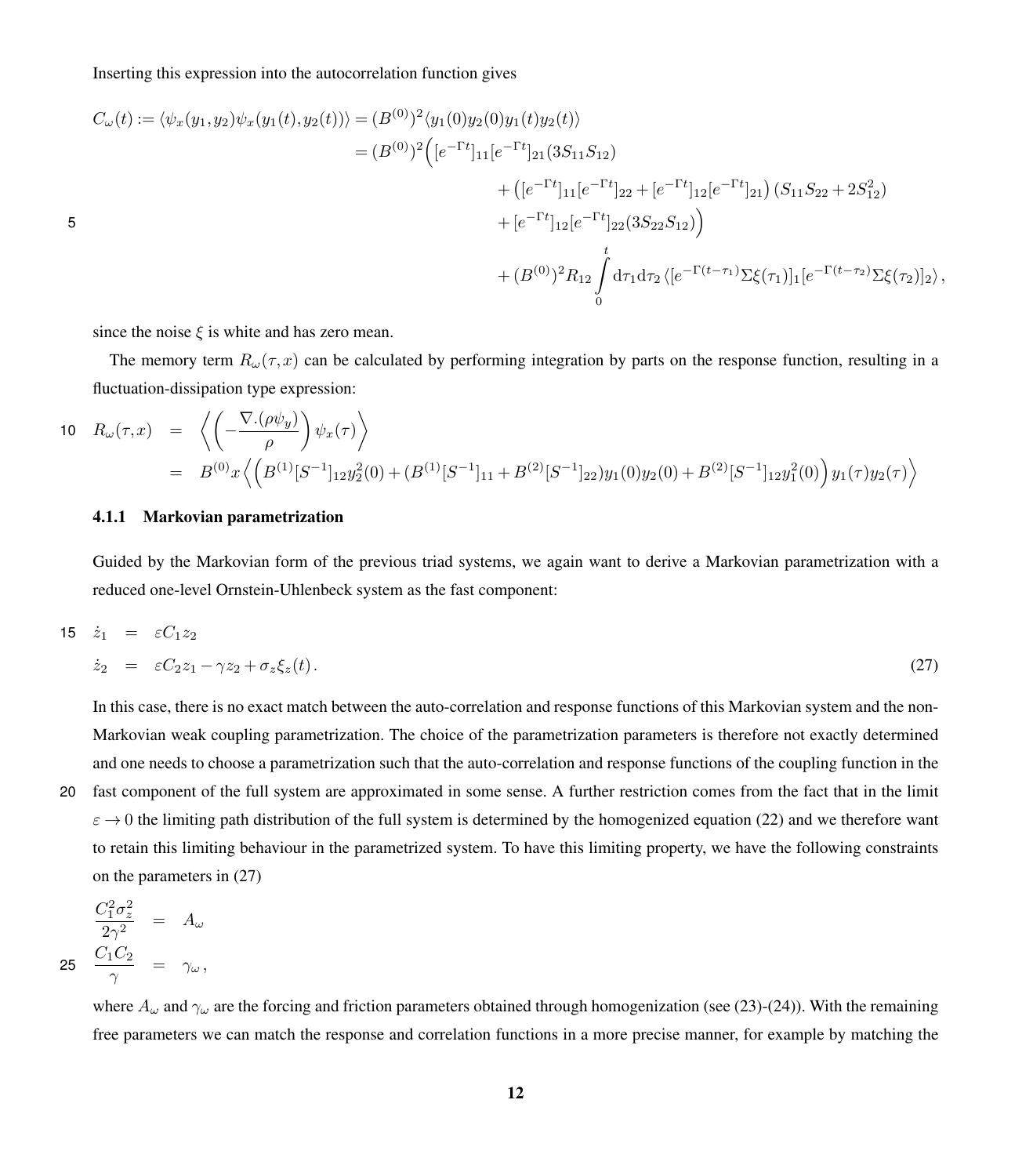values of these functions at time  $t = 0$ . In this way, we get

$$
C_2 = \frac{R_y(0)}{C_1}
$$

$$
\gamma = C_{\omega}(0)
$$

and

$$
5 \quad \sigma_z^2 = \frac{2\gamma C_\omega(0)}{C_1^2} \,,
$$

where  $R_y = R_\omega/x$ . This leaves the parameter  $C_1$  undetermined. With the above choice of  $C_2$ ,  $\gamma$  and  $\sigma_z$ , the memory and correlation functions of the system [\(27\)](#page-11-0) no longer depend on  $C_1$ . The weak coupling method therefore can not give further guidance in determining its value. The numerical results presented here appear to be insensitive to the choice of  $C_1$ . The results presented here are for a value the case where we take  $C_1 = B^{(0)}$ .

10 A simulation of the ensemble spread from a fixed initial condition is shown in Figure [3.](#page-13-0) It demonstrates that the weak coupling parametrization [\(27\)](#page-11-0) outperforms the homogenized reduced system [\(22\)](#page-10-0). A longer simulation (not plotted here) shows that over time the difference between the methods decreases and all three system relax to nearly the same invariant measure.

#### 4.2 Exit times

<span id="page-12-0"></span>The same experiment on exits from an interval has been performed as described in Section [3.3.](#page-9-3) The results are displayed in 15 Table [3.](#page-12-0) As before, the weak coupling reduced system gives a much better result when compared to the homogenized system.

| F.             | 0.5   | 0.25  | 0.125  |
|----------------|-------|-------|--------|
| homogenization | 0.534 | 0.262 | 0.118  |
| weak coupling  | 0.322 | 0.127 | 0.0619 |

**Table 3.** The relative error on the mean exit time  $\mathbb{E}_1(\tau) - \mathbb{E}_0(\tau)/\mathbb{E}_0(\tau)$  where  $\mathbb{E}_0(\tau)$  is the mean exit time from [−1,1] of the full triad system [\(21\)](#page-9-2) and  $\mathbb{E}_1(\tau)$  is the mean exit time of the parametrized systems [\(22\)](#page-10-0) and [\(27\)](#page-11-0). The parameters are the same as those used for Fig. [3.](#page-13-0) These values are calculated from 1000 independent trials.

| F              | 0.5   | 0.25  | 0.125  |
|----------------|-------|-------|--------|
| homogenization | 0.583 | 0.286 | 0.118  |
| weak coupling  | 0.362 | 0.109 | 0.0503 |

**Table 4.** The relative error on the standard deviation of the exit times  $|\sigma_1(\tau) - \sigma_0(\tau)|/\sigma_0(\tau)$  where  $\sigma_0(\tau)$  is the standard deviation of exit times from [-1,1] of the full triad system [\(21\)](#page-9-2) and  $\sigma_1(\tau)$  is the standard deviation of exit times of the parametrized systems [\(22\)](#page-10-0) and [\(27\)](#page-11-0). The parameters are the same as those used for Fig. [3.](#page-13-0) These values are calculated from 1000 independent trials.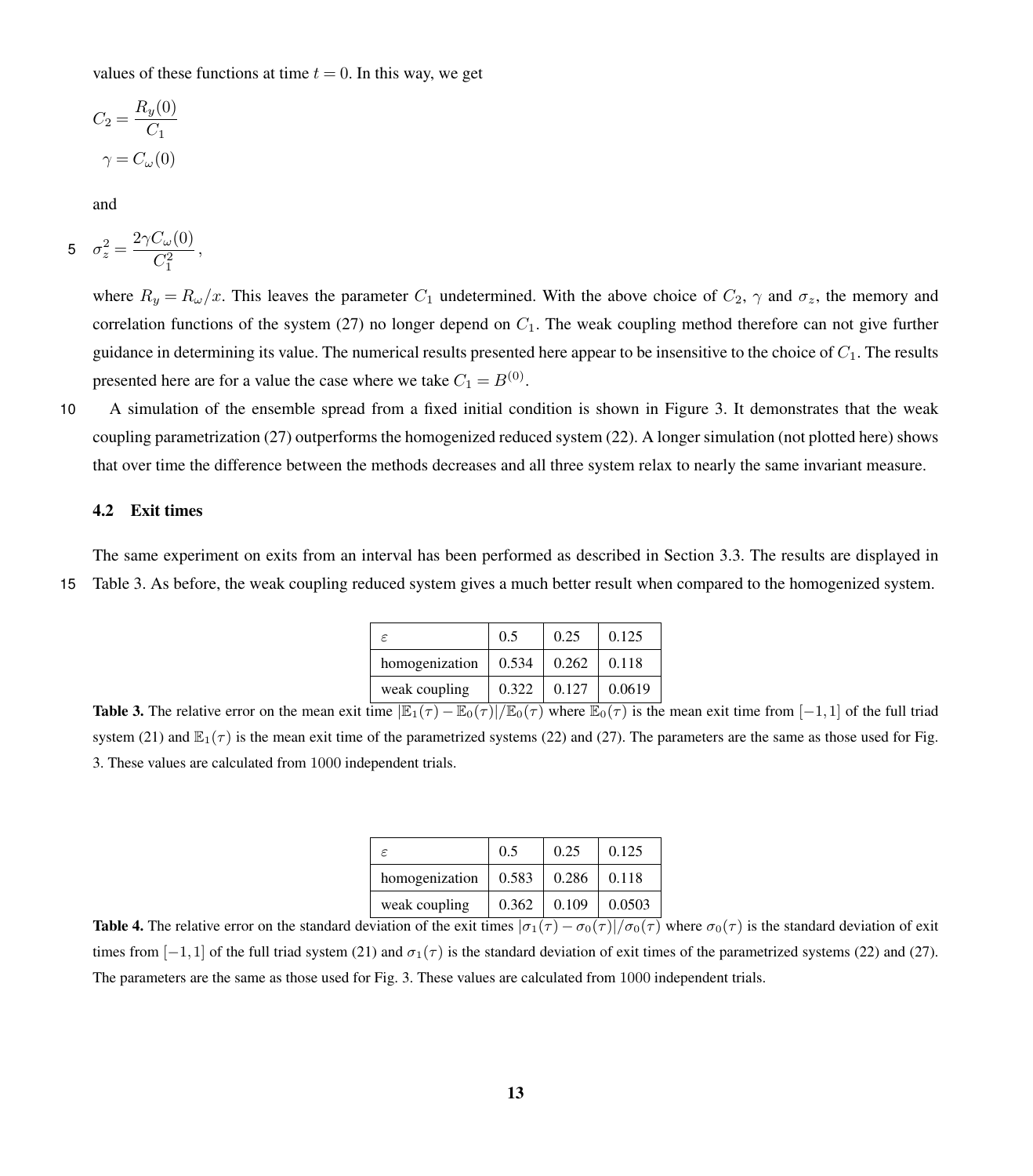<span id="page-13-0"></span>

**Figure 3.** Left: comparison of the ensemble spread for the original oscillating triad system [\(21\)](#page-9-2) for  $\varepsilon = 0.25$  from an initial condition (-1,0,0) (the ensemble mean is the blue dashed line,  $2\sigma$  interval the blue shaded area), the two-level Ornstein-Uhlenbeck process from the weak coupling method [\(27\)](#page-11-0) from an initial condition (-1,0) (ensemble mean: red dash-dotted line,  $2\sigma$  interval: red dash-dot-dotted lines) and the one-level Ornstein-Uhlenbeck process from homogenization [\(22\)](#page-10-0) from  $x = -5$  (ensemble mean: green solid line,  $2\sigma$  interval: dotted lines)  $B^{(0)} = -0.75, B^{(1)} = -0.25, B^{(2)} = 1, \omega = 1/12, \gamma_1 = 1/\delta, \sigma_1 = \sqrt{2/\delta}, \gamma_2 = 1$  and  $\sigma_2 = \sqrt{2}$  with  $\delta = 0.75$ . The ensemble size is 4000. Right: cumulative histograms of exit times from [-1,1] for the rapidly oscillating triad [\(21\)](#page-9-2) with  $\varepsilon = 0.5$ , the homogenized equation [\(22\)](#page-10-0) and the two-level Ornstein-Uhlenbeck process from the weak coupling method [\(27\)](#page-11-0), calculated from 1000 independent trials..

#### 5 The multiplicative triad

A final type of interactions is given by the multiplicative triad equations [\(Majda et al., 2002\)](#page-18-16)

<span id="page-13-1"></span>
$$
\begin{aligned}\n\frac{\mathrm{d}x_1}{\mathrm{d}t} &= B^{(1)}x_2y \\
\frac{\mathrm{d}x_2}{\mathrm{d}t} &= B^{(2)}x_1y \\
5 \quad \frac{\mathrm{d}y}{\mathrm{d}t} &= B^{(3)}x_1x_2 - \frac{\gamma_m}{\varepsilon}y + \frac{\sigma_m}{\sqrt{\varepsilon}}\xi(t),\n\end{aligned} \tag{28}
$$

which describes the interplay between two  $x$  modes and a stochastically forced single  $y$  mode. In the absence of forcing and dissipation energy conservation is satisfied if  $\sum_i B^{(i)} = 0$ . In the system [\(28\)](#page-13-1) the y mode can be eliminated directly by integrating the last equation of [\(28\)](#page-13-1)

<span id="page-13-2"></span>
$$
y(t) = e^{-\frac{\gamma_m}{\varepsilon}t}y(0) + \int_0^t dt' \left(\frac{\sigma_m}{\sqrt{\varepsilon}}\xi(t') + B^{(3)}x_1(t')x_2(t')\right)e^{-\frac{\gamma_m}{\varepsilon}(t-t')}.
$$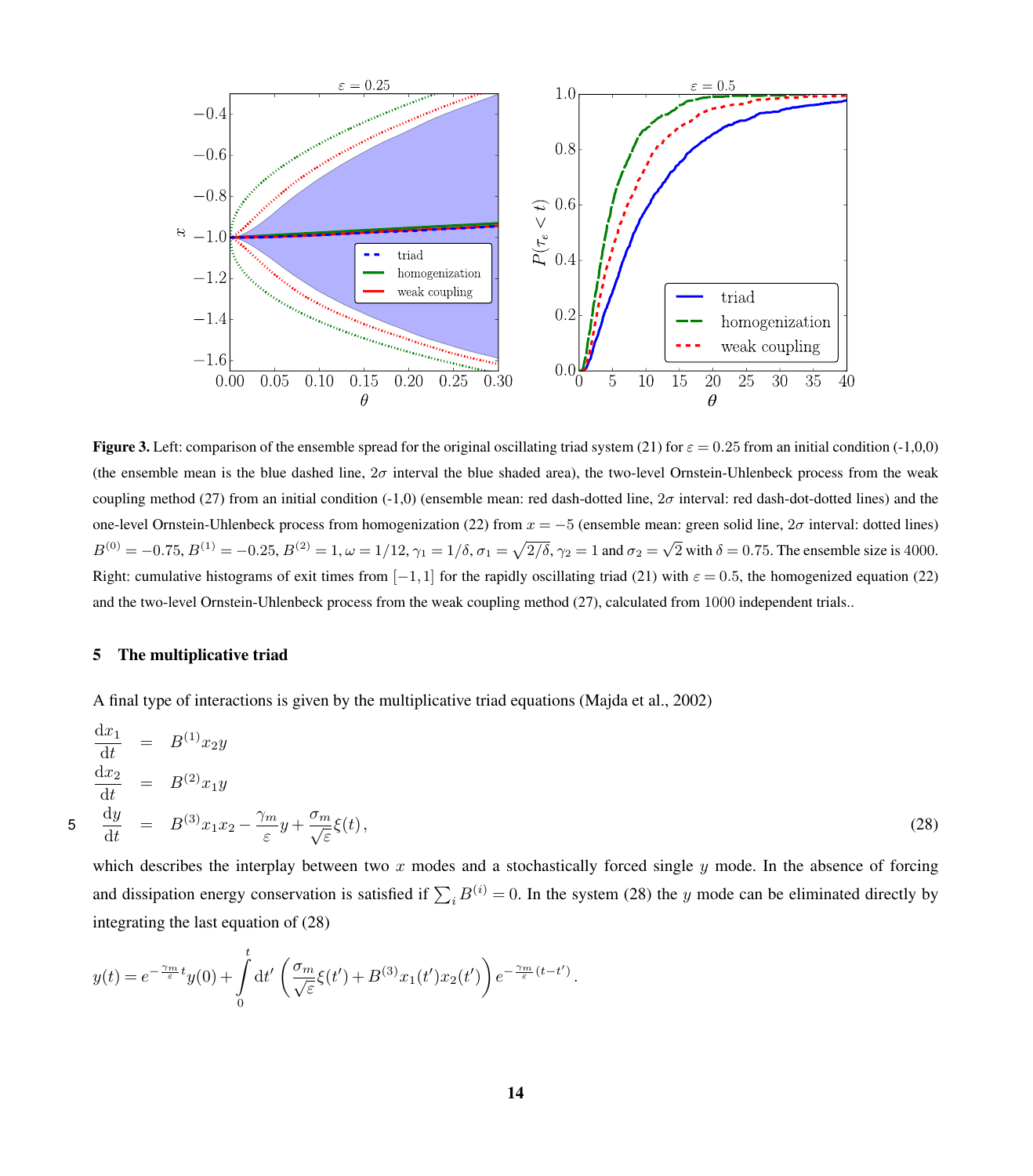Inserting this result in the equations for the  $x$  variables, one obtains

$$
\frac{d}{dt}\left(\begin{array}{c}x_1(t)\\x_2(t)\end{array}\right) = \left(\begin{array}{c}B^{(1)}x_2(t)\\B^{(2)}x_1(t)\end{array}\right)\left\{e^{-\frac{\gamma_m}{\varepsilon}t}y(0) + \int_0^t dt'\left(\frac{\sigma_m}{\sqrt{\varepsilon}}\xi(t-t') + B^{(3)}x_1(t-t')x_2(t-t')\right)e^{-\frac{\gamma_m}{\varepsilon}t'}\right\}.
$$
\n(29)

Note that the first two term on the righthand side. result from a Ornstein-Uhlenbeck process with zero mean and stationary time autocorrelation function given by  $\frac{\sigma_m^2}{2\gamma_m}e^{-\frac{\gamma_m}{\varepsilon}t}$ .

### 5 5.1 Weak coupling

The coupling functions for the multiplicative triad read

$$
\psi_x(x,y) = (B^{(1)}x_2y, B^{(2)}x_1y)^T,
$$
  

$$
\psi_y(x) = B^{(3)}x_1x_2.
$$

The coupling terms in the  $x$  equations are separable

$$
10 \quad \psi_{x,i}(x,y) = a_i \psi'_{x,1,i}(x) \psi'_{x,2,i}(y) \tag{30}
$$

with  $\langle \psi_{x,2,i}'(y) \rangle_{\rho_{OU}} = 0$ , where

$$
a_1 = B^{(1)}, \quad \psi'_{x,1,1}(x) = x_2, \quad \psi'_{x,2,1}(y) = y,
$$
  

$$
a_2 = B^{(2)}, \quad \psi'_{x,1,2}(x) = x_1, \quad \psi'_{x,2,2}(y) = y.
$$

The resulting parametrization in the weak coupling approach [\(Wouters and Lucarini, 2012;](#page-18-9) [Wouters and Lucarini, 2013\)](#page-18-10) reads

<span id="page-14-0"></span>
$$
15 \quad \frac{\mathrm{d}x_i}{\mathrm{d}\tau} = \varepsilon a_i \psi'_{x,1,i} \eta_i(\tau) + \varepsilon^2 \int\limits_0^\infty \mathrm{d}s \, R_i(s, x(\tau - s)), \tag{31}
$$

with a noise term  $\eta_i$  with zero mean and correlation given by

Z∞

$$
\langle \eta_i(0)\eta_j(\tau) \rangle = \langle \psi'_{x,2,i}(y)\psi'_{x,2,j}(y(\tau)) \rangle_{\rho_{OU}} = \frac{\sigma_m^2}{2\gamma_m} e^{-\gamma_m \tau}.
$$

The memory kernel has the form

$$
R_i(s,x) = \langle \psi_y(x,y) \cdot \nabla_y \psi_{x,i}(x(s),y(s)) \rangle_{\rho_{OU}},
$$
  
20 
$$
R(s,x) = B^{(3)}x_1x_2e^{-\gamma s} \left( \begin{array}{c} B^{(1)}x_2(s) \\ B^{(2)}x_1(s) \end{array} \right)
$$

Thus [\(31\)](#page-14-0) can be written as

<span id="page-14-1"></span>
$$
\frac{\mathrm{d}}{\mathrm{d}\tau}\left(\begin{array}{c}x_1(\tau)\\x_2(\tau)\end{array}\right) = \left(\begin{array}{c}B^{(1)}x_2(\tau)\\B^{(2)}x_1(\tau)\end{array}\right)\left\{\sigma(\tau) + \int_0^\infty \mathrm{d}s\,B^{(3)}x_1(\tau-s)x_2(\tau-s)e^{-\gamma_m s}\right\},\tag{32}
$$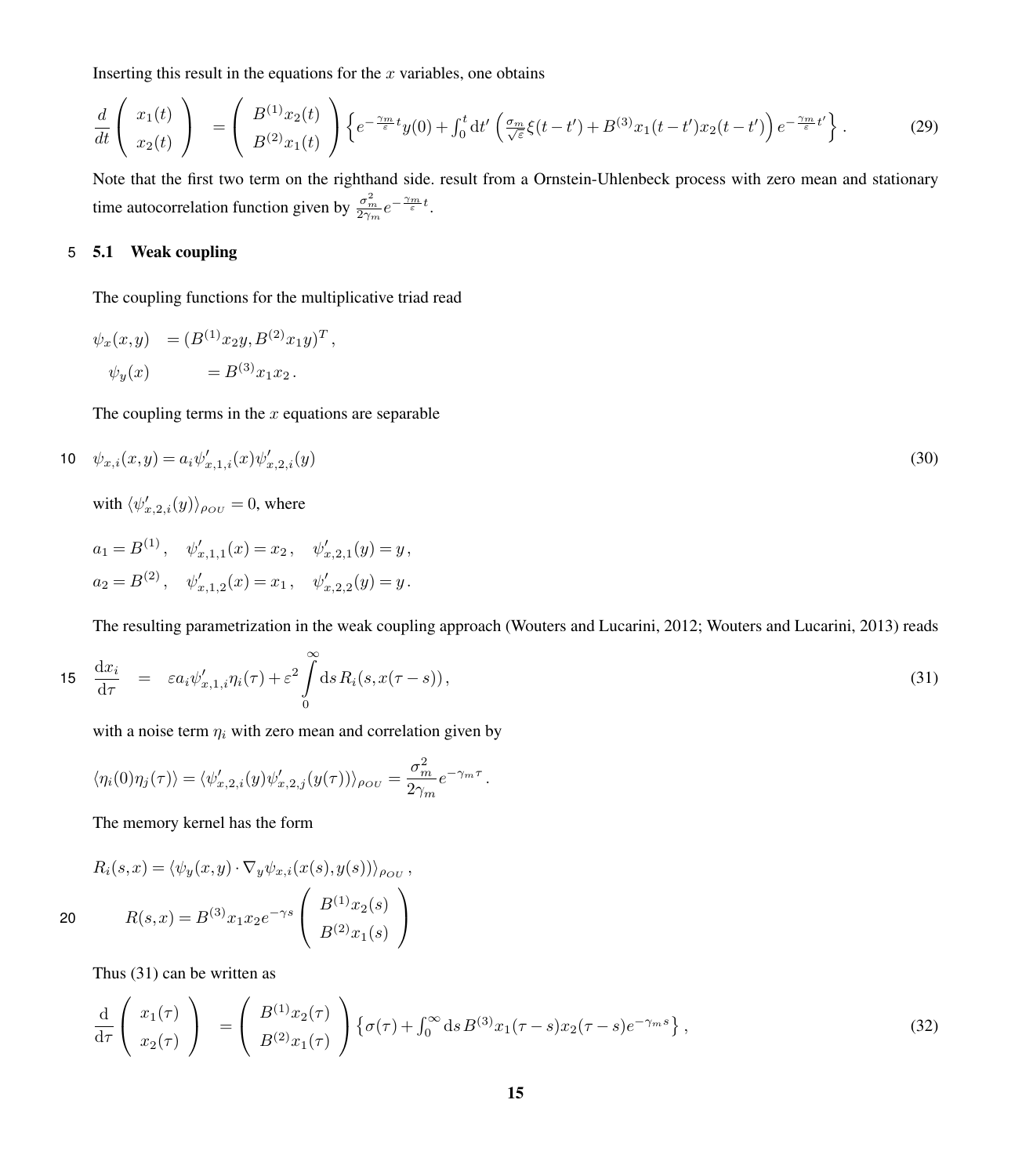which is exactly the same result as in [\(29\)](#page-13-2), if we rescale time and assume as initial condition  $x_1(t) = x_2(t) = 0$  for  $t < 0$ . In this case the weak coupling approach recovers exactly the full model. The original three component system was reduced to a two component non-Markovian system but there is no efficiency gain using the parametrization since the corresponding Markovian system is again a three component one.

### 5 5.2 Homogenization

Introducing a longer time scale  $\theta = \varepsilon^2 \tau$  in [\(32\)](#page-14-1) and taking the limit  $\varepsilon \to 0$  one recovers the homogenization result in Stratonivich formulation

$$
\frac{\mathrm{d}}{\mathrm{d}\theta} \left( \begin{array}{c} x_1 \\ x_2 \end{array} \right) = \frac{B^{(3)}}{\gamma} x_1 x_2 \left( \begin{array}{c} B^{(1)} x_2 \\ B^{(2)} x_1 \end{array} \right) + \frac{\sigma_m}{\gamma_m} \left( \begin{array}{c} B^{(1)} x_2 \\ B^{(2)} x_1 \end{array} \right) \xi(\theta). \tag{33}
$$

The latter corresponds to an Itô stochastic differential equation of the form

$$
10 \quad \frac{\mathrm{d}}{\mathrm{d}\theta} \left( \begin{array}{c} x_1 \\ x_2 \end{array} \right) = \frac{B^{(3)}}{\gamma} x_1 x_2 \left( \begin{array}{c} B^{(1)} x_2 \\ B^{(2)} x_1 \end{array} \right) + \frac{\sigma_m^2}{2\gamma_m^2} B^{(1)} B^{(2)} \left( \begin{array}{c} x_1 \\ x_2 \end{array} \right) + \frac{\sigma_m}{\gamma_m} \left( \begin{array}{c} B^{(1)} x_2 \\ B^{(2)} x_1 \end{array} \right) \xi(\theta). \tag{34}
$$

An extensive numerical comparison of the statistics of the multiplicative triad and of the homogenized model has been performed in [\(Majda et al., 2002\)](#page-18-16). It demonstrates a good agreement on various quantities such as autocorrelation functions up to values of  $\varepsilon = 0.4$ . For details we refer to [\(Majda et al., 2002\)](#page-18-16).

### 6 Conclusions

15 In this work we have worked out a first application of the weak coupling response method of [\(Wouters and Lucarini, 2012;](#page-18-9) [Wouters and Lucarini, 2013\)](#page-18-10) to a multiscale stochastic system. By the choice of system we were able to perform both homogenization and the weak coupling reduction on this system, thereby allowing for direct comparison between the two reduction methods.

The response method yields a non-Markovian equation, making it cumbersome to integrate numerically. We have demon-20 strated here that for the systems studied the non-Markovian equation can be further reduced to a Markovian equation. Even with this further reduction the system gives a better match to the original system than the homogenized equations.

In the case of the additive triads [\(3\)](#page-3-0), the system [\(11\)](#page-5-0) that is obtained through the Markovianization procedure is of intermediate complexity, between the full system [\(3\)](#page-3-0) and the homogenized limit [\(4\)](#page-3-1). In the systems studied here, the retention of a fast time scale in the reduced system means that the reduction in simulation complexity is modest (one variable instead of two

25 and a linear coupling instead of a nonlinear one). In the case of the multiplicative triad [\(28\)](#page-13-1) the weak coupling parametrization recovers exactly the full model and there is no efficiency gain. In many applications of practical relevance, however, the number of degrees of freedom of the unresolved variables is considerably larger than those of the slow variables of interest. A reduction to a system of one or a few variables will constitute a significant reduction in complexity in this case. This approach can be compared to the superparametrization approach to convection, where convection is parametrized by a model that is still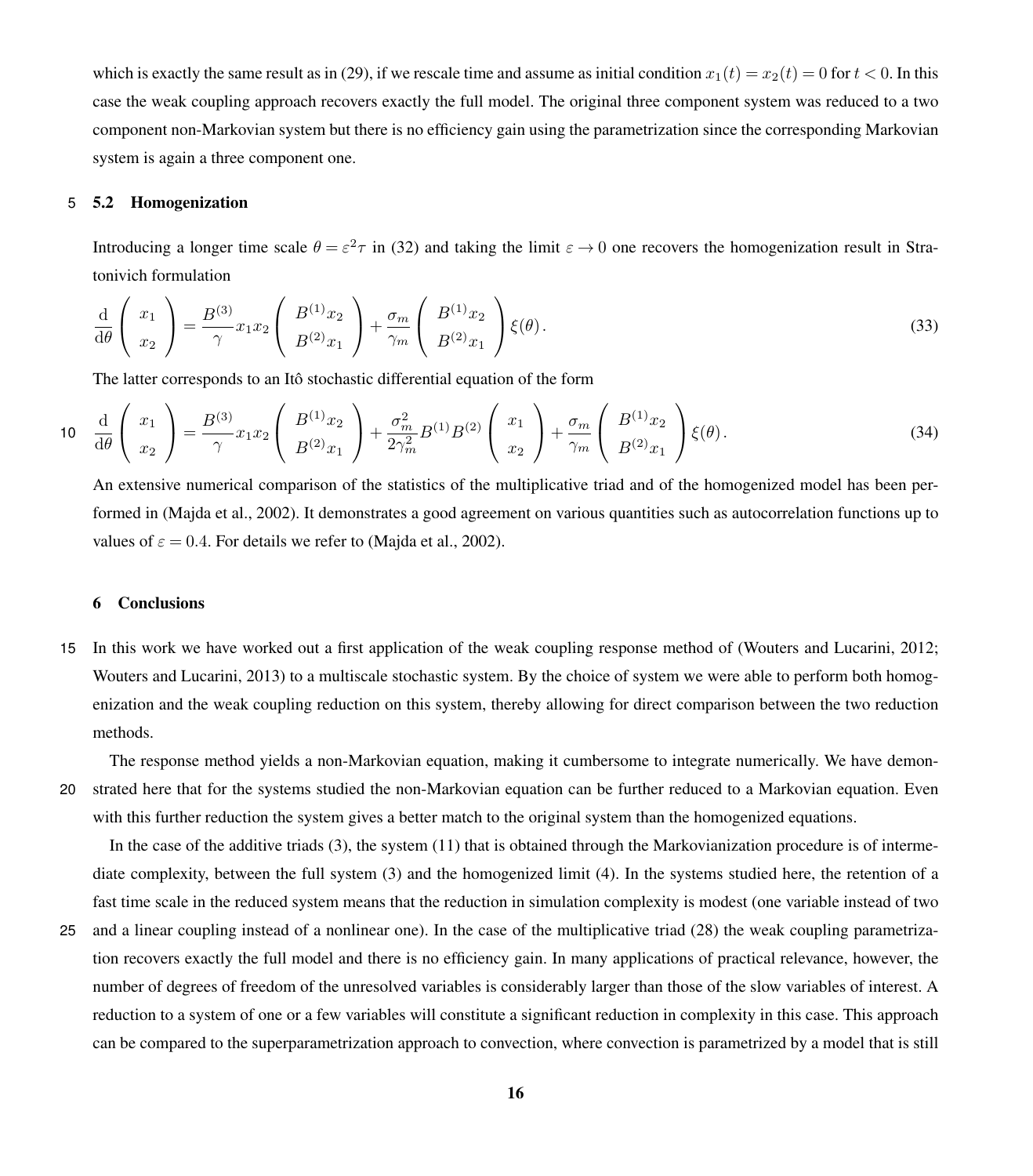dynamical in nature, yet significantly simpler than the full convective motion [\(Randall et al., 2003;](#page-18-17) [Grooms and Majda, 2013,](#page-17-14) [2014\)](#page-17-15).

The methodology discussed here provides a framework for deriving rather then heuristically constructing (stochastic) pa[r](#page-17-4)ameterizations for multiscale systems, even if further investigations are indeed needed; see the promising results by [Demaeyer](#page-17-4)

5 [and Vannitsem](#page-17-4) [\(2016\)](#page-17-4).

*Acknowledgements.* JW is grateful to Georg Gottwald and Cesare Nardini for stimulating discussions. VL is grateful to M Chekroun, C Franzke, and M Ghil for a lot of food for thought on the problem of constructing reduced model in geophysical fluid dynamical systems.

The research leading to these results has received funding from the European Community's Seventh Framework Programme (FP7/2007- 2013) under grant agreement n° PIOF-GA-2013-626210, as well as from the DFG project MERCI and CliSAP. SD if thankful to the German

<sup>10</sup> Research Foundation (DFG) for partial support through DO 1819/1-1. UA thanks the German Research Foundation (DFG) for partial support through grant AC 71/7-1.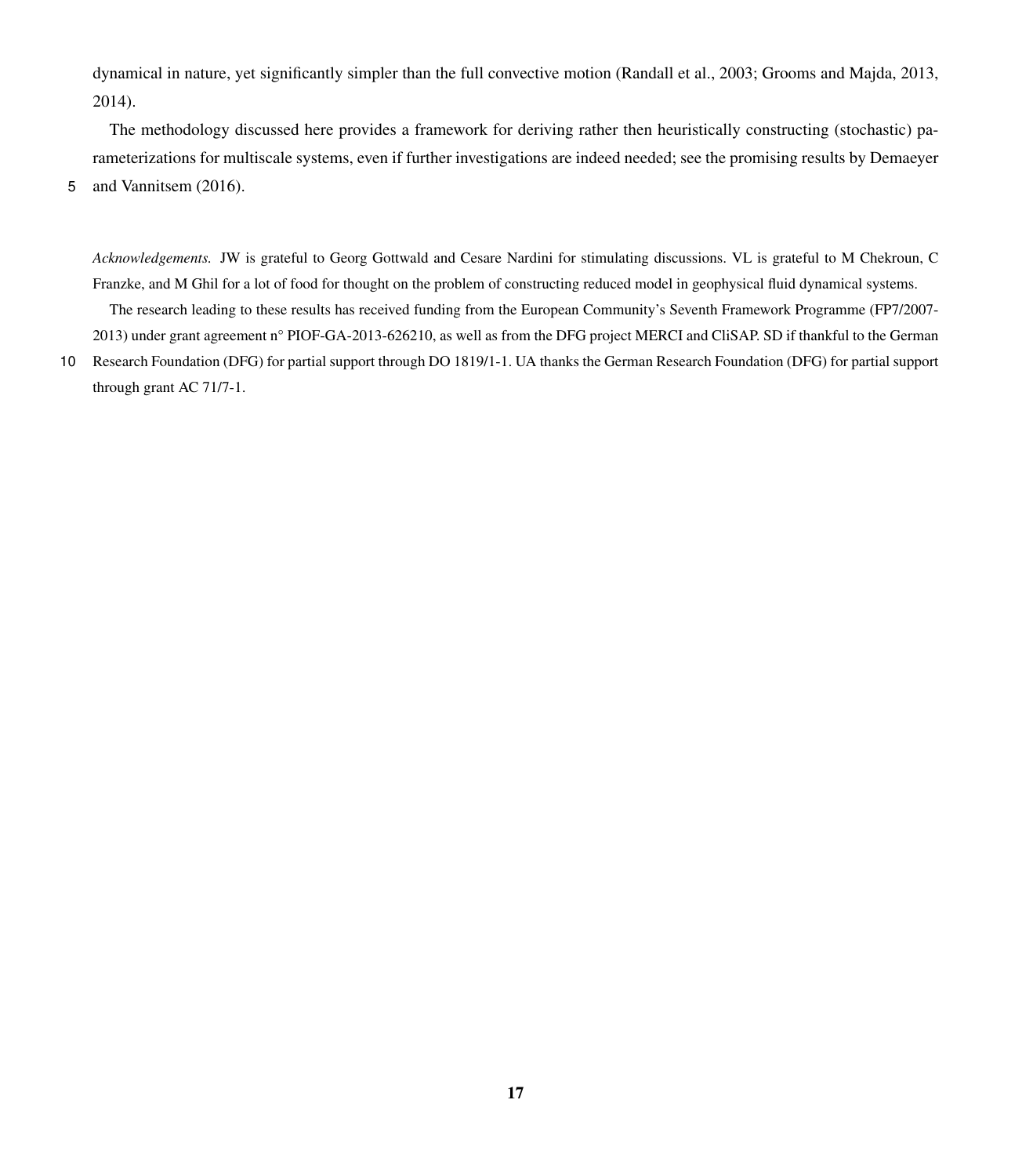#### References

- <span id="page-17-13"></span>Berner, J., Achatz, U., Batté, L., Bengtsson, L., De La Cámara, A., Christensen, H. M., Colangeli, M., Coleman, D. R. B., Crommelin, D., Dolaptchiev, S. I., Franzke, C. L., Friederichs, P., Imkeller, P., Järvinen, H., Juricke, S., Kitsios, V., Lott, F., Lucarini, V., Mahajan, S., Palmer, T. N., Penland, C., Sakradzija, M., Von Storch, J.-S., Weisheimer, A., Weniger, M., Williams, P. D., and Yano, J.-I.:
- <span id="page-17-5"></span>5 Stochastic Parameterization: Towards a New View of Weather and Climate Models, Bulletin of the American Meteorological Society, doi[:10.1175/BAMS-D-15-00268.1,](http://dx.doi.org/10.1175/BAMS-D-15-00268.1) 2016.
	- Chekroun, M. D., Liu, H., and Wang, S.: Approximation of Stochastic Invariant Manifolds, SpringerBriefs in Mathematics, Springer International Publishing, 2015a.

<span id="page-17-6"></span>Chekroun, M. D., Liu, H., and Wang, S.: Stochastic Parameterizing Manifolds and Non-Markovian Reduced Equations, SpringerBriefs in

- <span id="page-17-11"></span><span id="page-17-4"></span>10 Mathematics, Springer International Publishing, 2015b.
	- Demaeyer, J. and Vannitsem, S.: Stochastic parameterization of subgrid-scale processes in coupled ocean-atmosphere systems: Benefits and limitations of response theory, arXiv:1605.00461 [cond-mat, physics:physics], 2016.
		- Dolaptchiev, S., Achatz, U., and Timofeyev, I.: Stochastic closure for local averages in the finite-difference discretization of the forced Burgers equation, Theoretical and Computational Fluid Dynamics, pp. 1–21, doi[:10.1007/s00162-012-0270-1,](http://dx.doi.org/10.1007/s00162-012-0270-1) 2013a.
- <span id="page-17-10"></span><span id="page-17-9"></span>15 Dolaptchiev, S. I., Timofeyev, I., and Achatz, U.: Subgrid-scale closure for the inviscid Burgers-Hopf equation, Communications in Mathematical Sciences, 11, 757–777, doi[:10.4310/CMS.2013.v11.n3.a5,](http://dx.doi.org/10.4310/CMS.2013.v11.n3.a5) 2013b.
	- Franzke, C. and Majda, A. J.: Low-Order Stochastic Mode Reduction for a Prototype Atmospheric GCM, Journal of the Atmospheric Sciences, 63, 457–479, doi[:10.1175/JAS3633.1,](http://dx.doi.org/10.1175/JAS3633.1) 2006.

Franzke, C., Majda, A. J., and Vanden-Eijnden, E.: Low-Order Stochastic Mode Reduction for a Realistic Barotropic Model Climate, Journal

<span id="page-17-12"></span><span id="page-17-8"></span>20 of the Atmospheric Sciences, 62, 1722–1745, doi[:10.1175/JAS3438.1,](http://dx.doi.org/10.1175/JAS3438.1) 2005.

<span id="page-17-0"></span>Franzke, C. L. E., O'Kane, T. J., Berner, J., Williams, P. D., and Lucarini, V.: Stochastic Climate Theory and Modeling, Wiley Interdisciplinary Reviews: Climate Change, 6, 63–78, doi[:10.1002/wcc.318,](http://dx.doi.org/10.1002/wcc.318) 2015.

Givon, D., Kupferman, R., and Stuart, A.: Extracting macroscopic dynamics: model problems and algorithms, Nonlinearity, 17, R55–R127, doi[:10.1088/0951-7715/17/6/R01,](http://dx.doi.org/10.1088/0951-7715/17/6/R01) [http://iopscience.iop.org/0951-7715/17/6/R01,](http://iopscience.iop.org/0951-7715/17/6/R01) 2004.

- <span id="page-17-14"></span><span id="page-17-7"></span>25 Gluhovsky, A. and Tong, C.: The structure of energy conserving low-order models, Physics of Fluids (1994-present), 11, 334–343, doi[:10.1063/1.869883,](http://dx.doi.org/10.1063/1.869883) 1999.
	- Grooms, I. and Majda, A. J.: Efficient stochastic superparameterization for geophysical turbulence, Proceedings of the National Academy of Sciences, 110, 4464–4469, doi[:10.1073/pnas.1302548110,](http://dx.doi.org/10.1073/pnas.1302548110) [http://www.pnas.org/content/110/12/4464,](http://www.pnas.org/content/110/12/4464) 2013.

<span id="page-17-15"></span>Grooms, I. and Majda, A. J.: Stochastic superparameterization in quasigeostrophic turbulence, Journal of Computational Physics, 271, 78–98,

- <span id="page-17-2"></span>30 doi[:10.1016/j.jcp.2013.09.020,](http://dx.doi.org/10.1016/j.jcp.2013.09.020) [http://www.sciencedirect.com/science/article/pii/S0021999113006256,](http://www.sciencedirect.com/science/article/pii/S0021999113006256) 2014.
	- Hijón, C., Español, P., Vanden-Eijnden, E., and Delgado-Buscalioni, R.: Mori–Zwanzig formalism as a practical computational tool, Faraday Discussions, 144, 301–322, doi[:10.1039/B902479B,](http://dx.doi.org/10.1039/B902479B) [http://pubs.rsc.org/en/content/articlelanding/2010/fd/b902479b,](http://pubs.rsc.org/en/content/articlelanding/2010/fd/b902479b) 2009.

<span id="page-17-1"></span>Huisinga, W., Schütte, C., and Stuart, A. M.: Extracting macroscopic stochastic dynamics: Model problems, Communications on Pure and Applied Mathematics, 56, 234–269, doi[:10.1002/cpa.10057,](http://dx.doi.org/10.1002/cpa.10057) 2003.

<span id="page-17-3"></span>35 Imkeller, P. and Von Storch, J.-S.: Stochastic climate models, Birkhäuser, 2001.